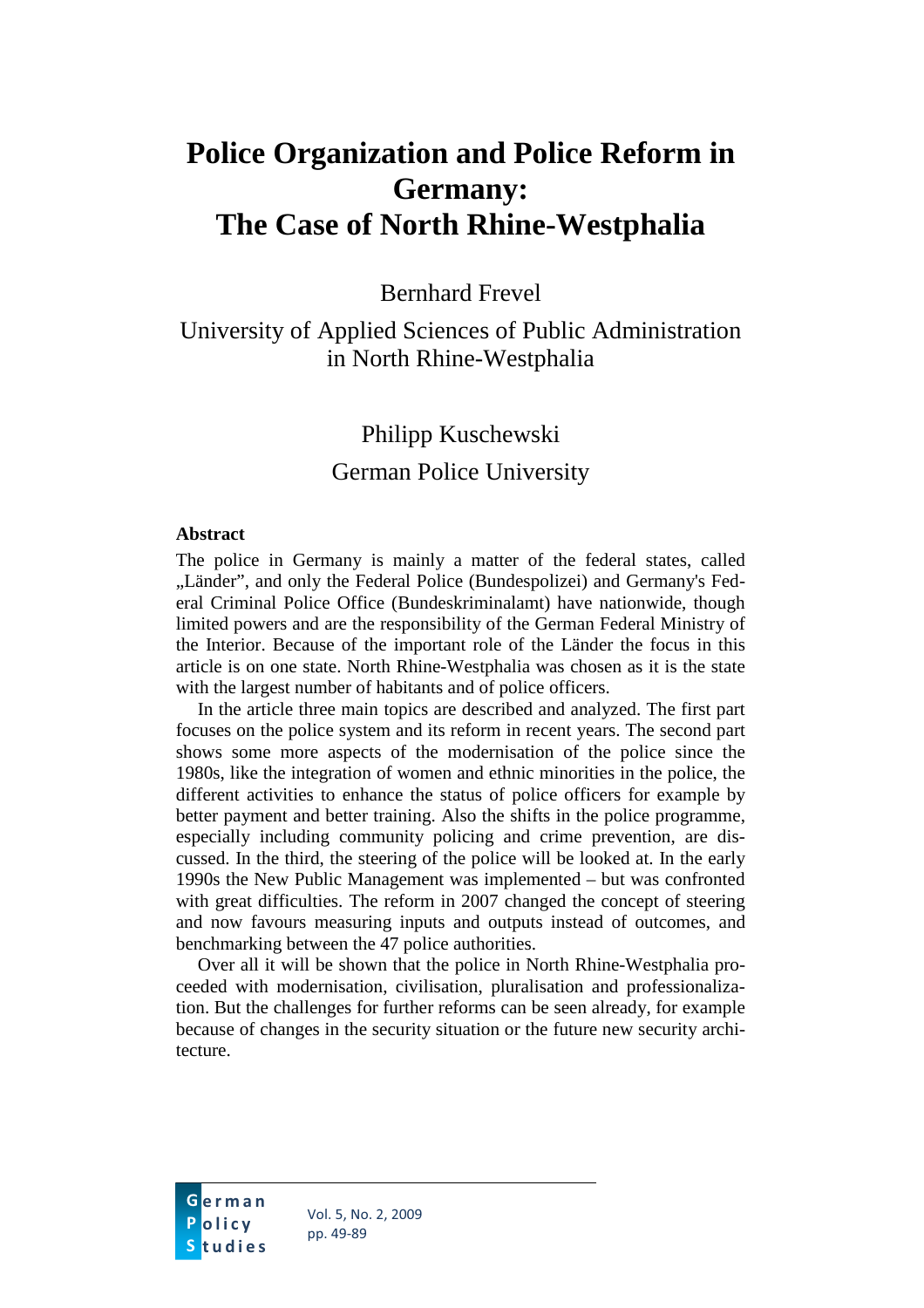## **1 Introduction**

If one concerns oneself with questions of the organization and reform of the police from a political-science perspective, then it is appropriate to analyze these as aspects of a policy field. Even though the police is fundamentally different from other authorities (and in particular from private enterprises) (see Jaschke 2006:154), in the sense that it has a monopoly on force with its legalised, regimented and controlled readiness to implement it, at its core it is just as much a component of public authority as other official organizations (see Lange/Schenck 2004a: 336). Police policy is therefore a special case within public administration policy. To be more specific, police policy deals with "the fundamental questions concerning the structure and organisational set-up [.], aimed at the deployment and use of personnel and resources of the police authorities, as well as the way in which police authority is administered" (Lange/Schenck 2004a: 134). As with administrative policy in general, police policy is frequently a reform policy and must be analysed accordingly (see Bogumil/Jann 2009:300). Consequently this article examines how the organisation adapts to changing demands, the procedure, persons and instruments of the police, and shows the difficulties of the processes behind them.

If one analyses police organizational reform or police management issues in Germany against this background, it would be advisable in view of the heterogeneity of the policy landscape (see Groß/Frevel/Dams 2008) not to consider all police forces, which often have contradictory development tendencies, but to study the process of one force as an example.

This article is conceived as a case study and – as in the comparative study "Het betwiste politiebestel. De organisatie van de politie in Nederland, België, Denemarken, Duitsland EN het Verenigd Koninkrijk vergeleken" (Cachet et al. 2009) – will look at the police in North-Rhine/Westphalia (NRW). The federal state with the largest population and nationally the largest police force was selected, since from there important impulses emanate for the development of the German police as a whole:

• Advocates (see Gintzel/Möllers 1987, Dietel/ Kniesel 1985) of the idea of a "citizens' police force", which began emerging in the mid 1980s, and whose activities were based more on etatist ideals ("The police as the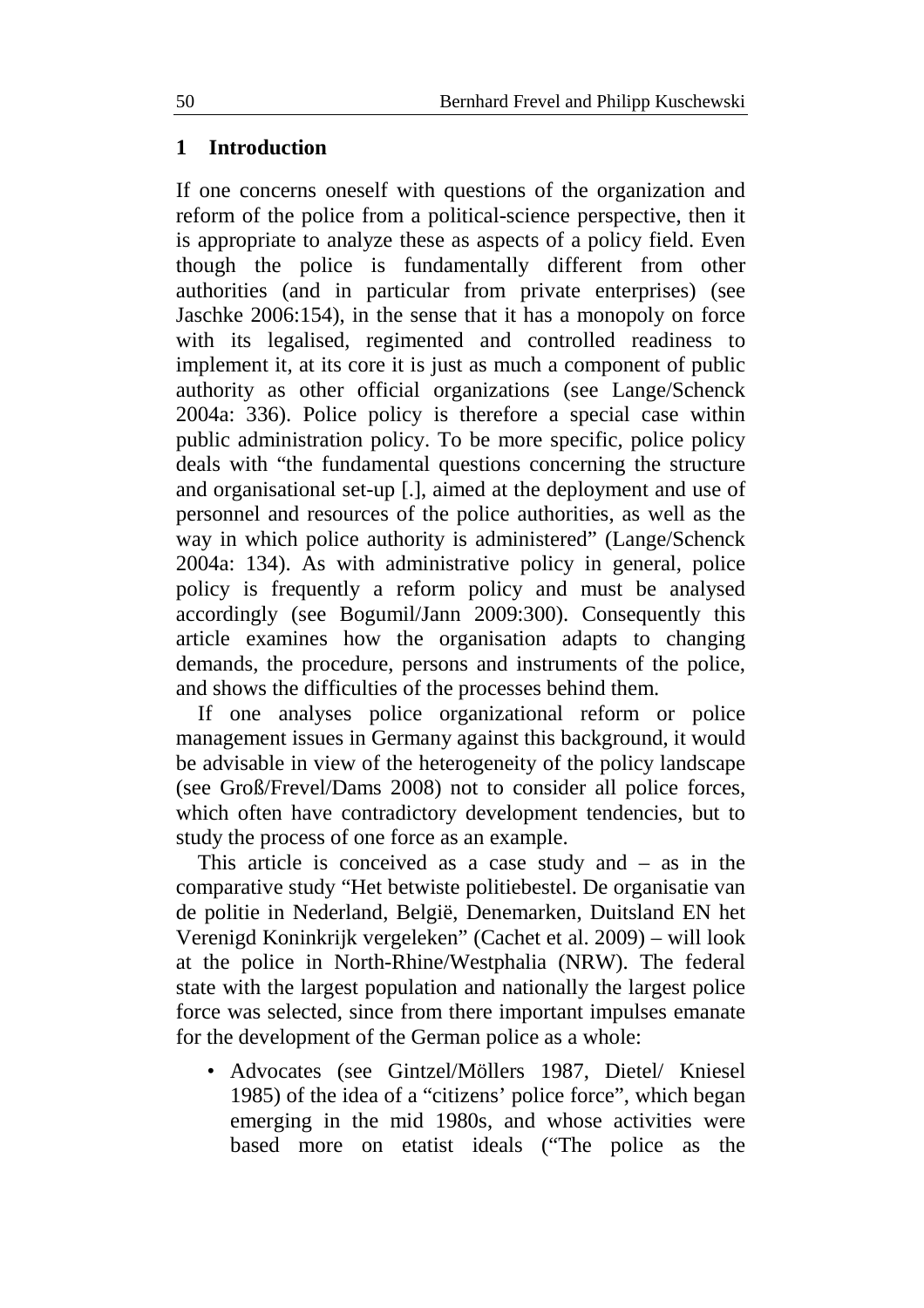personification of state power") rather than the belief in the sovereignty of the people according to Art. 20 §2GG, predominantly came from (the police of) NRW (see Winter 1998:207 f). The reference to the constitution, to its principles and fundamental rights, which the police have to protect, provides police action with the legitimate basis according to the concept of "citizens' police".

- In the early 1990s, the state Minister of the Interior for NRW commissioned the management consultant Kienbaum GmbH (see 1991) to carry out an evaluation of the function of the security police. The introduction of the dual career path in the police was primarily based on this appraisal – even beyond the boundaries of NRW.
- With the implementation of reforms under the umbrella of "New Public Management" (NPM), NRW has performed a pioneering role in Germany since the beginning of the 1990s (see Lange/Schenck 2004b: 53 f). The organizational reforms carried out in NRW within the police and the corresponding understanding of management can thus in principle be seen as the prototype for NPM reforms in Germany, taking conditions specific to the state into account.**<sup>1</sup>**

## **2 The police in Germany**

 $\overline{a}$ 

Police authority of the "federal states" ("Länder"), in other words the member states of the Federal Republic of Germany can, against the background the past 60 years, be seen as an extension of German federalism. "The police are a concern of the federal state" has long been an important statement for the policy field of internal security in the Federal Republic of Germany. This statement is not wholly correct – as will be shown later – but it shows a basic tendency.

In principle it is true to say that police policy is a concern of the federal states. It is incumbent on them to hire and train police officers, to create an organizational framework for the various

 $1$  On the subject of NPM and the police, see the chapter by Ritsert/Pekar in this volume. In this respect, the current chapter concentrates only on certain aspects, which are discussed on the basis of the situation in NRW.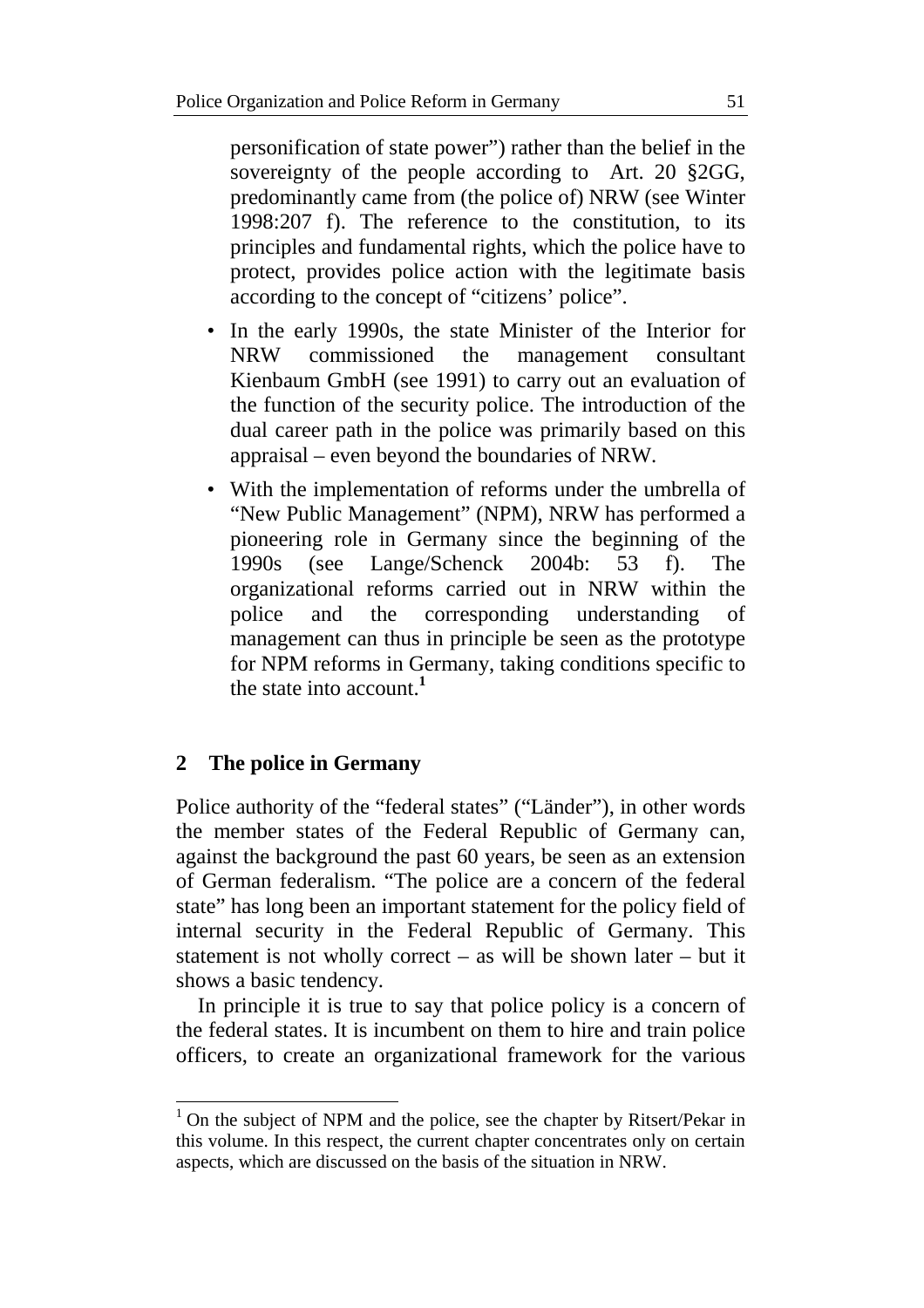police tasks in the areas of public safety and the deployment of officers, crime control and prosecution, road safety, victim protection and crime prevention in order to fulfil the police duty. The Basic Law ("Grundgesetz" [GG]) stipulates only three areas in which police authority is a national concern. In accordance with article 73 (10) GG the federation has the exclusive legislative authority for "co-operation between the Federation and the states: a) in criminal investigation, b) for the protection of the free democratic constitutional structure, its continuance and the security of the Federation or a state (protection of the constitution) and c) in the protection against attempts on federal territory, which through the use of force or preparatory acts of such, endanger the foreign interests of the Federal Republic of Germany, as well as the maintenance of a Federal Criminal Police Office and the combat of international crime". In accordance with art. 73, 9a GG the Federation is also responsible for "the defence of the dangers of international terrorism by the Federal Criminal Police Office in cases where there is nationwide danger, the responsibility of a police authority is not apparent or where the highest state authority requests a transfer of competence". In accordance with art. 87 (1) 2 GG the Federation is also responsible for border control, which is carried out by the Federal Police (formerly the Federal Border Guard). All other police tasks are fulfilled in principle<sup>2</sup> by the state police.

If the main responsibility for the police is thus on a state level, this then means also that 16 state ministers of the interior act as the highest authority of the police, that 16 state parliaments decide on 16 different police regulations and police organization laws, that there are numerous ideas for the education and training of police officers, and that even as far as equipment is concerned – from the uniform to armament – no standard national regulations can be expected. The structural organisation in the states varies considerably and even the concept of organisation is by no means consistent. Whereas in some states the highest police authority is a department of the Interior Ministry, others have a separate organizational entity, the so called "Landespolizeipräsidium" – with only slight differences in actual jurisdiction. The police authority in one state may be referred to

 $\overline{a}$ 

 $2^2$  Some special authorities have specific police authority and fulfil certain police-related tasks, e.g. Customs Criminal Investigation Office, the military police and the police at the German Federal Parliament.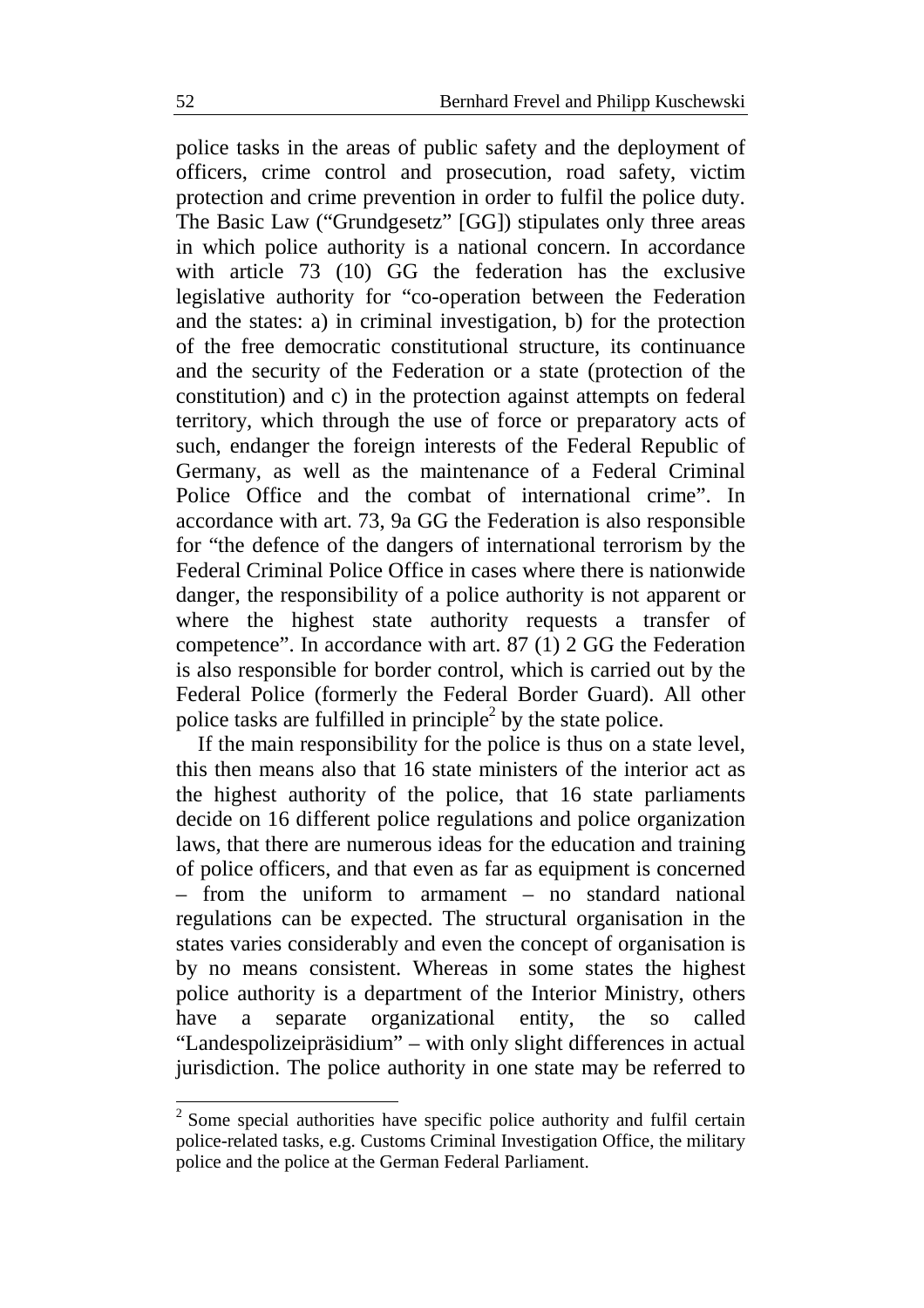as the "Kreispolizeibehörde" or "district police authority", while in another state the same entity is called "Polizeipräsidium" or "Polizeidirektion". Authorities in one state may allocate specific tasks – such as particular technical services – to a police constabulary (Hessen: Constabulary for Technology, Logistics and Administration), in another state they are the jurisdiction of the regional state authority (North Rhine-Westphalia [NRW]: Regional office for Central Police Services).

But also in other areas, there is evidence of diversity due to federalism. While some states retain the so-called "three-tier career path" for the police, and thus have a work force at the intermediate level of service, who have completed the vocational training, other states choose the "two-tier career path", in which a university qualification is required. While in some states this academic training may take place in special police universities, e.g. in Saxon-Anhalt, Saxony, Baden-Wuerttemberg, Hamburg, other states integrate the department of police academic training into departments of the Interior Ministry's own universities of applied sciences, such the department of general administration, as is the case for example in Hessen or NRW. In 2007 Lower Saxony went its own way by founding a police academy, and since 2009 the University of Economics and Law in Berlin offers the course "Police Studies", the first time an internal police course has been integrated into a regular university. There are further differences between the police forces concerning for example the legal provision regarding e.g. special search authority or "the last resort shot" with which a hostage-taker may be shot and killed.

The fact that a certain uniformity in the police in Germany does exist in spite of the many differences, is due particularly to three elements: (1) at the General Conference of the National and State Interior Ministers substantial aspects of the policy of internal security are agreed upon and coordinated; (2) the standards for the central criminal law, law of criminal procedure and traffic law are as a Federal Law the same for all police forces and thereby lead to a large extent to a standard police assignment, and (3) the upper service level of all German police forces are trained together at the German Police University in Münster, whereby the basic understanding of police activity and management is harmonized. With these connecting elements a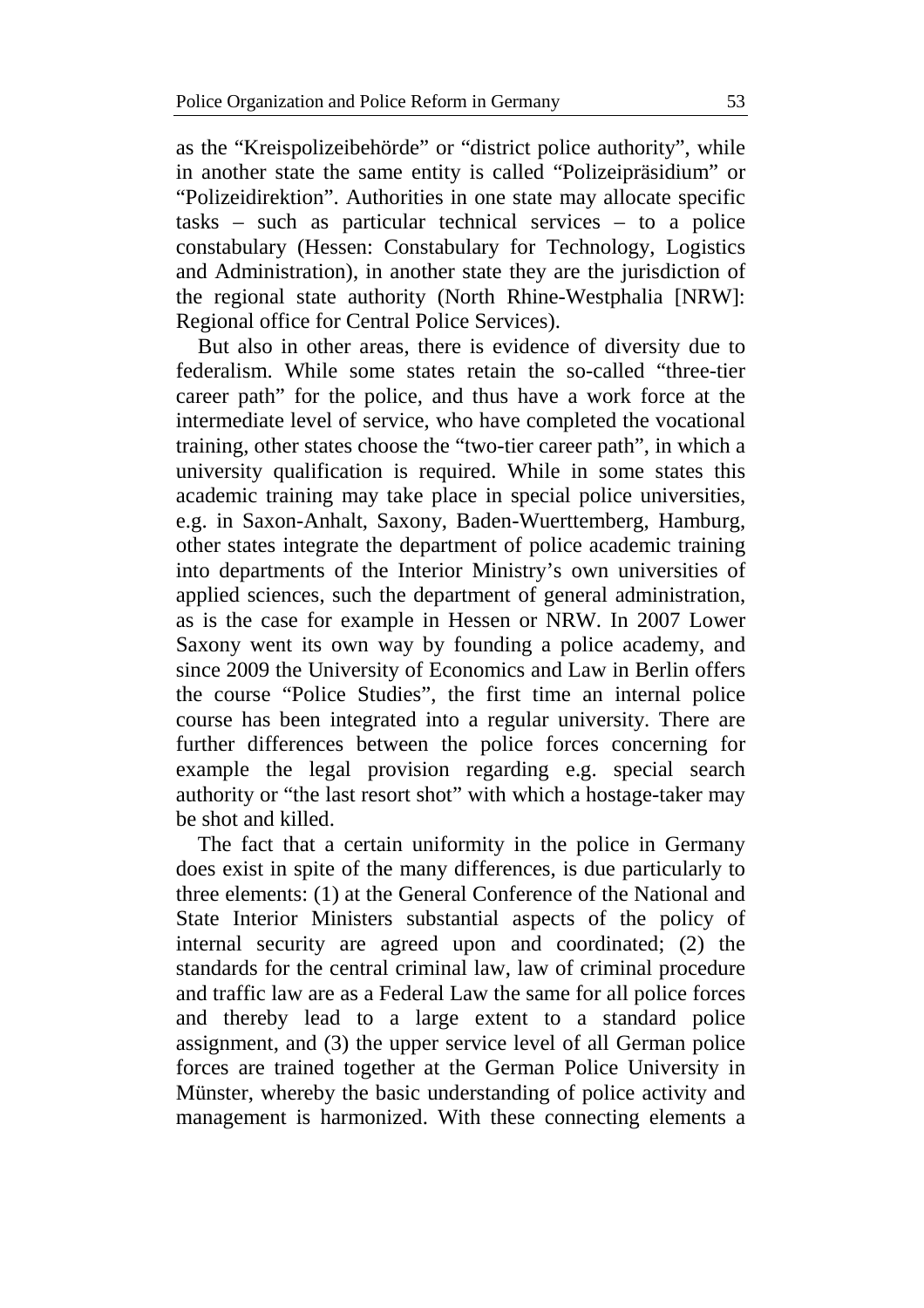kind of "unity in diversity" has evolved in Germany (see Groß/Frevel/Dams 2008: 36).

With the portrayal of the police system in Germany with the two nationally responsible forces in the Federal Criminal Police Office and the Federal Police, as well as the 16 state forces, it is already apparent that there are no more additional municipal police forces in Germany<sup>3</sup> and that  $-$  unlike in many other European countries – there is no force assigned to the Ministry of Defence, as is the case for example with the Carabinieri in Italy.

## **3 Police organization and police organization reform in NRW**

### *3.1 Development of the structural organization 1945-2007*

In 1946 the state of NRW was created from parts of Prussia and the Rhine province as well as the former state of Lippe. After the Second World War the state was under British occupation. According to the occupation policy of the western allied forces, the totalitarian police apparatus of the defeated National Socialist state was to be decentralized, demilitarised, democratized and denazified, though this was carried out to varying degrees in the four areas.

For the structural organisation on the surface, "decentralisation" meant that the police in NRW were organised on a local government level or in the case of cities with more than 100,000 inhabitants on a municipal level, and not as a national police force. Only with the introduction on 11th August 1953 of the law on organization and jurisdiction of the police in NRW were police matters released from their local government anchorage and became the jurisdiction of the state, with the state Interior Ministry as the highest regulating authority.

The separation of the police from public administration, which after the war restricted the task of the police to public protection and criminal prosecution, and whereby some tasks such as registration and public health and safety, were switched from the ju-

 $\overline{a}$ 

<sup>&</sup>lt;sup>3</sup> Various public order offices in towns and communities once again have uniformed officers in operation, whose jurisdiction does not conform to that of the police. Even though they are often considered as "community" or "public order police" (see: http://kommunalpolizei.de) this does not correspond to the police topic discussed here.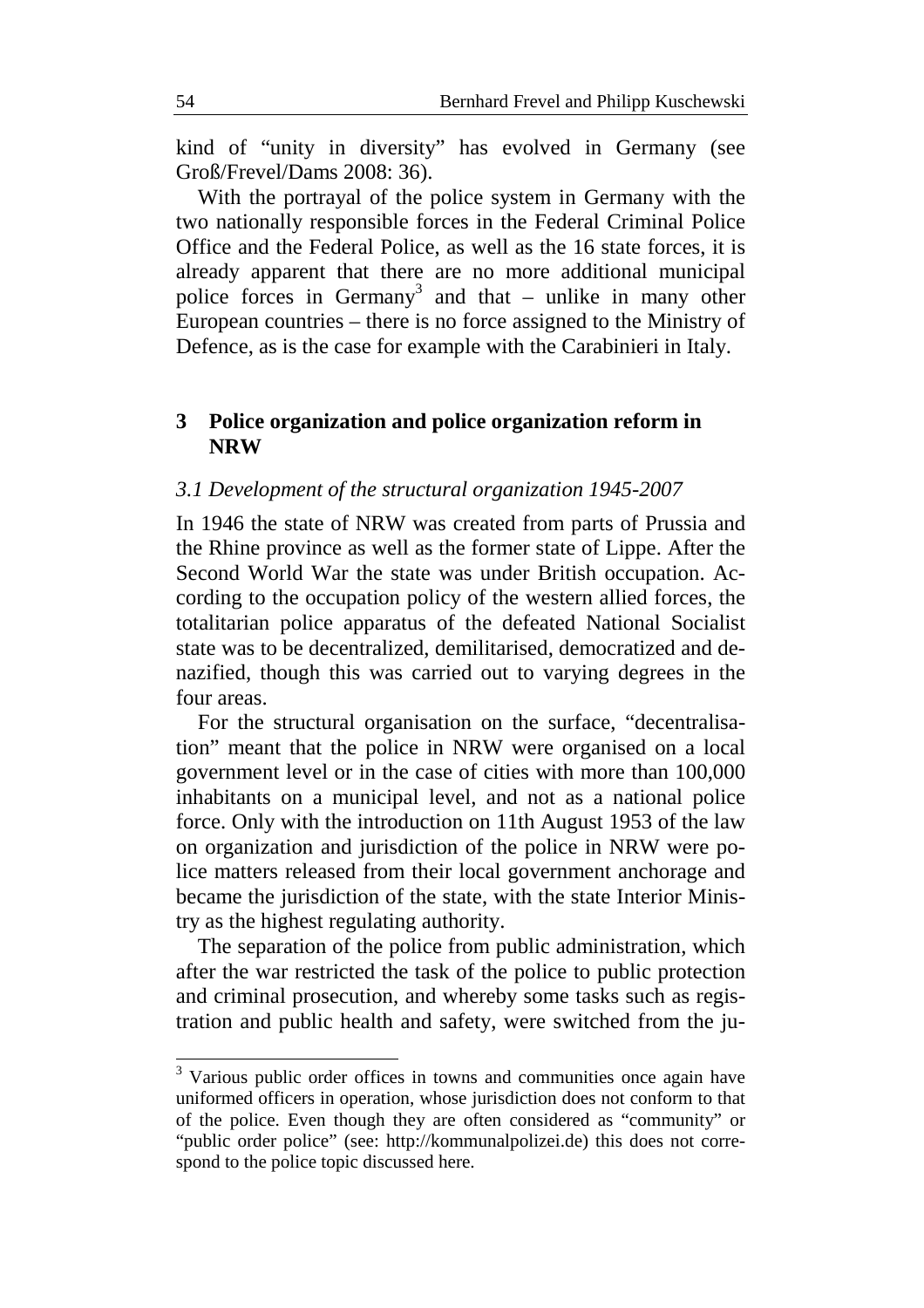risdiction of the police to the local authority, still remains today (see Schulte 2008: 289 ff.). According to this system of separation, the police, as part of the state administration are separate from the municipal decision-makers on a legal, organisational and political level (Lange/Schenck 2004a: 298).

The police force is to date represented on a local level in the form of so-called "district police authorities" ("Kreispolizeibehörden") (see Lange 1999: 235). The district police authorities of the metropolitan municipalities (police constabularies) are governed by a chief constable or "Polizeipräsident" in German, who is appointed by the interior minister of the state. Initially the district police authorities were governed by the head of municipal administration, the "Oberkreisdirektor", who in turn was elected by the county council and confirmed by the Interior Ministry. After changes in the municipal constitution in 1999 (see Kost 2003: 197), the district police authorities were governed by the directly elected district administrator ("Landrat").



*Fig. 1: The police in NRW: Organisational structure until 2007* 

Source: Own representation. After: Frevel 2002: 87.

Until 1975 there were 79 district police authorities in NRW (see Schulte 2008: 296 f.). Their number was drastically reduced however in the course of the local regional reorganization in the mid 1970's (see Kost 2003: 201). In the years between 1975 and 2007 the police work in NRW was carried out by 50 district police authorities in 21 police constabularies (including the constabulary of the river police ["Wasserschutzpolizei"]) and 29 district authorities. The five provincial governments ("Be-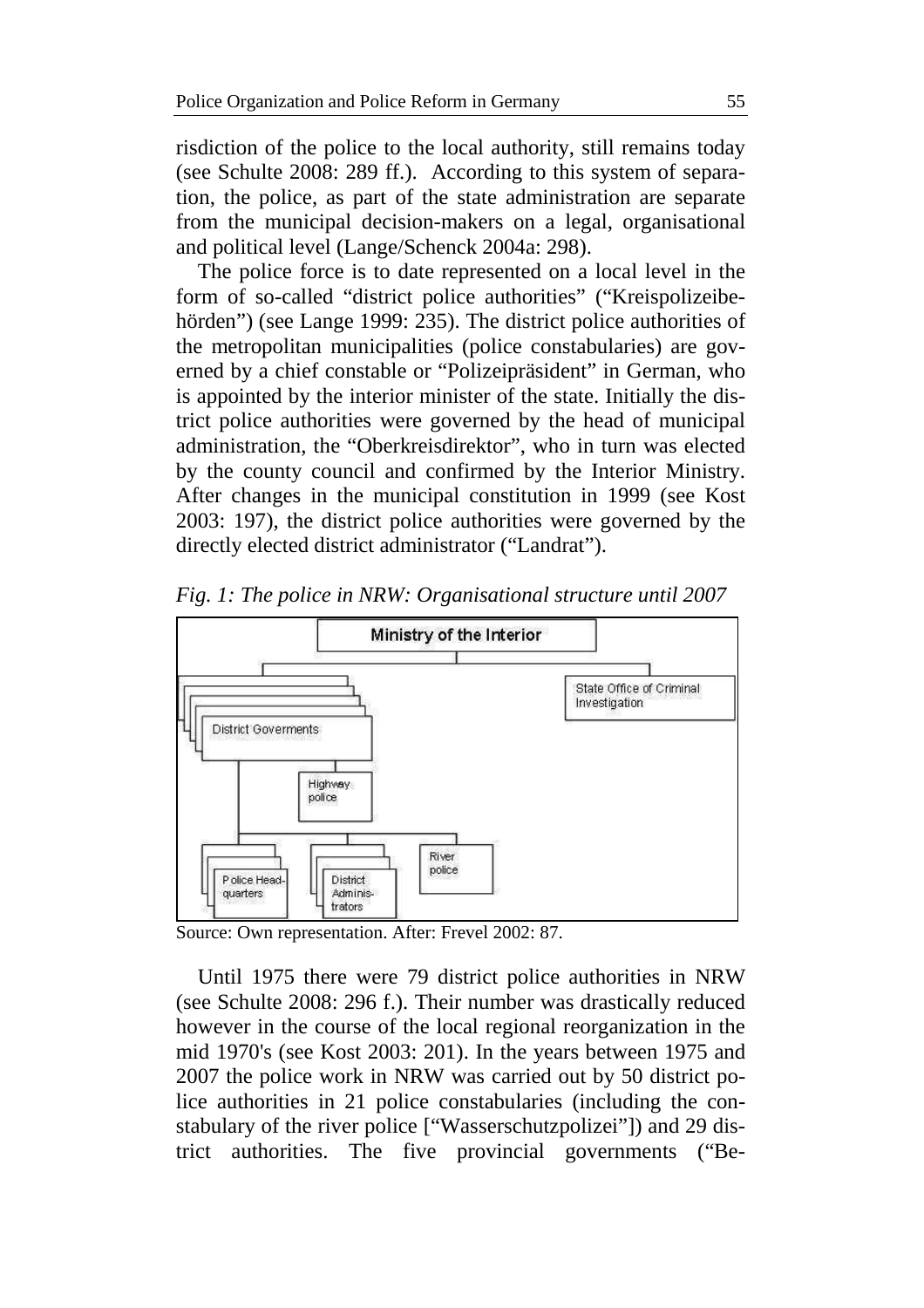zirksregierungen") of Arnsberg, Detmold, Düsseldorf, Cologne and Münster served as a "comprising medium integration level" (Hilse 2001:47). They fulfilled the task of "supervision of conduct and supervisory control of the 50 district police authorities [...] and exercised, as was the case of the highway police, top level supervisory jurisdiction." (Scheu Commission 2004:24). The state criminal investigation department ("Landeskriminalamt"), as the top level state authority, was and is under the immediate control of the Interior Ministry for NRW. The same applies to the various police establishments of the state, which were responsible for education and training as well as for technology and equipment of the police. The reforms of the inner structural organization carried out between 1975 and 2007 left this division unchanged (see Lange 1999: 236).

The internal organization of the district police authorities between 1953 and 1995 was characterized by the fact that the police tasks were divided into the three departments of administration, uniformed police and criminal investigation (see Savelsberg 1995: 35 f.). In particular the strict separation of the two divisions, uniformed and plainclothes police, increasingly led to an attitude of mutual competition, whereby the plainclothes police regarded themselves as "the elite police", while the uniformed police felt disadvantaged (see Lange/Schenck 2004a: 199). The resulting "internal friction losses and duplication of work […] led to a reduction in effectiveness and efficiency of the police work, which necessitated a change of organization" (Scheu Commission 2004: 21).

Added to this were the external problems, such as new forms and dimensions of crime e.g. internet and organized crime (see Lange 1999: 236), as well as the development of Europe into a "single geographic criminal area" (see Wittkämper/Krevert/Kohl 1996: 98 ff.) after the fall of the Iron Curtain. Due to the precarious public financial situation at this time, it became increasingly difficult to get the outlined developments under control by increasing personnel or equipment. In fact, in the early 1990s the state of NRW felt itself compelled to make far-reaching changes to the entire police organization (see Lange/Schenck 2004a:198 ff.).

A central element of this restructuring was the dissolution of the three departments of administration, uniformed police and criminal investigation, carried out in the district police authorities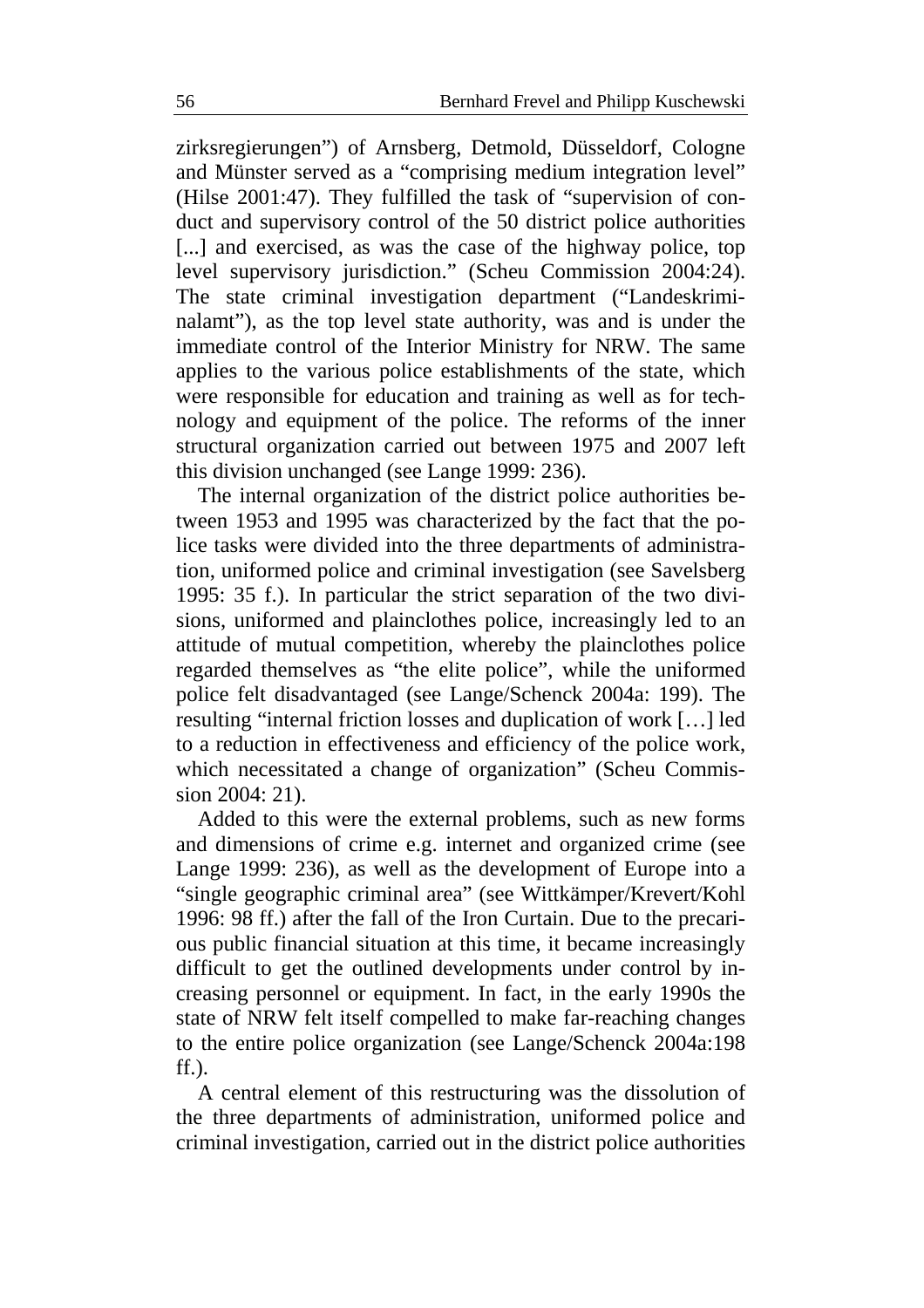between 1992 and 1995 in favour of a structure with the two departments administration/logistics and public protection/criminal prosecution. In particular the dovetailing of uniformed and plainclothes police in one department was intended to improve the investigation of medium, serious and organised crime. Leadership problems as well as the lack of coordination and information in the old structure (see Savelsberg 1995: 17) were to be eliminated by a common management structure on the level of the district police authorities. The hereby intended stronger regionalization of the fight against crime – independent of effectiveness and efficiency – was also in the interest of a more communityfriendly force (see Scheu Commission 2004: 22).

While the smaller department of administration/ logistics was concerned with internal administration, the much larger department of public protection/criminal prosecution had to carry out the actual operational work out in the public domain. Under the department management were police enforcement units, with regional jurisdiction for police deployment, public protection, traffic policing as well as for (petty) crime, as well as the department staff. Alongside this was the central law enforcement unit, which carried out the investigative work in medium to serious crime such as murder/manslaughter, grievous bodily harm, fraud, drugrelated crime and so on.<sup>4</sup>

With the concept of the police enforcement units, comprehensive police work could be carried out in the areas of jurisdiction. Under the command of a high-ranking officer, the various tasks could be centrally coordinated and delegated. Thus for example in complex situations as with public events such as football matches or entertainment, the police tasks of crime prevention, law enforcement and traffic control could be dealt with under one roof.

However, soon after they were implemented, the extensive organisational changes were put into question. Since the beginning of the 1990s fundamental criticism targeting the bureaucratic roots of public administration (see König/Beck 1997) was voiced under the concept of NPM (see below, section 3), and eventually by the middle of the last century included the authoritarian tradi-

 $\overline{a}$ 

<sup>&</sup>lt;sup>4</sup> Not all police authorities are responsible for all police tasks. In the cases of serious crime e.g. murder, hostage-taking, organised crime etc. the criminal investigation and prosecution are carried out by larger specialised police constabularies, the so-called crime central offices (see KHSt-VO NRW).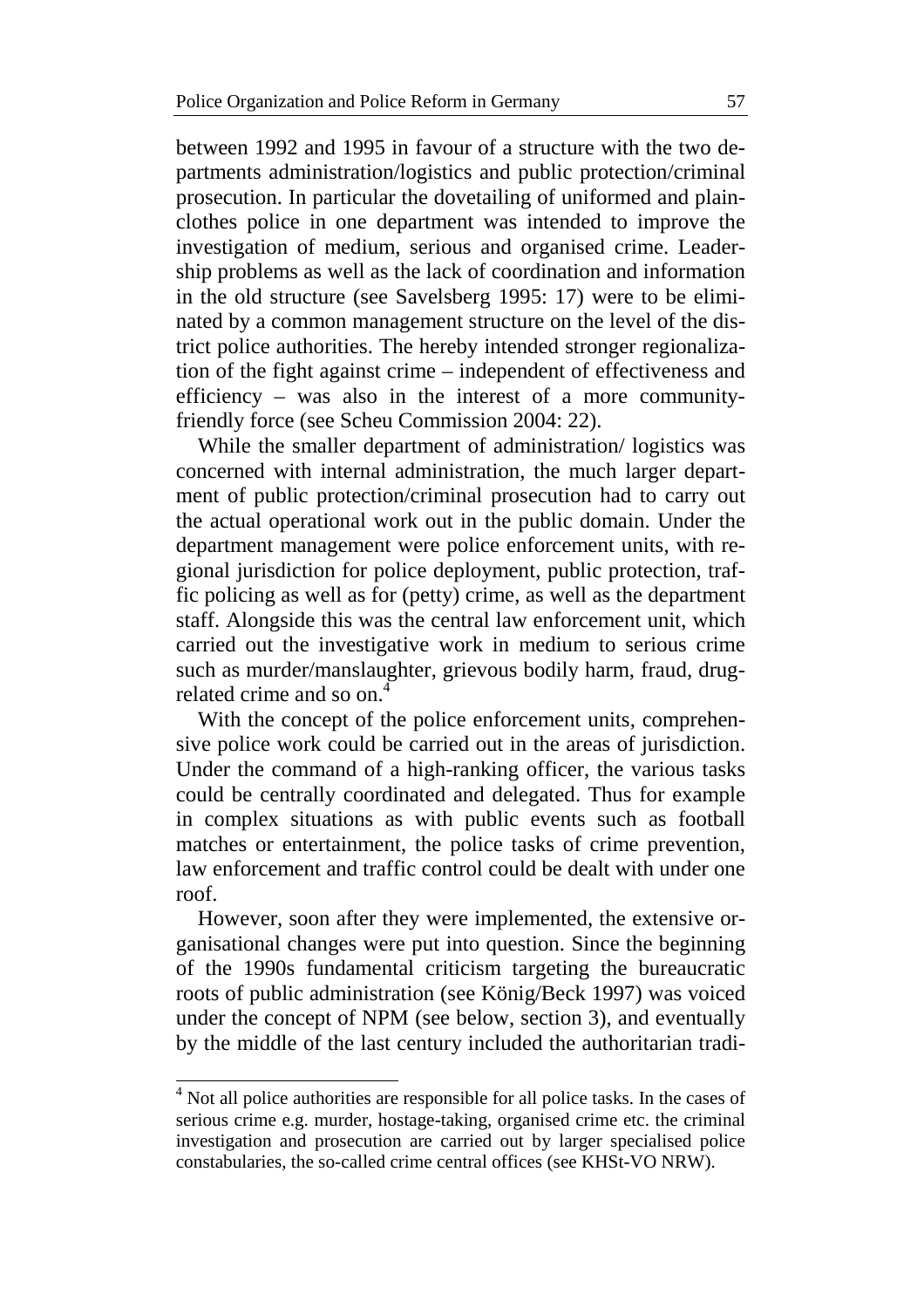tion of police administration (see Lenk 1998, Lange/Schenck 2003: 248). This provisionally marked the end of the road of a historical process of change from the traditional police "concept of the embodiment of national interest, a raison d'état, and monopoly on force to the necessity of a citizen police force, which sees itself as a service provider, fulfilling the needs of customers and its work completely justified" (Jaschke 2006: 150). Appropriate structural changes became necessary in combination with internal-organisational reasons (e.g. changes in employee expectations in view of the perceived increasing self-responsibility to perform tasks, lack of steering due to over regimentation or work duplication [see Schmidt 2000: 96]).





Source: Own representation. After: Frevel 2002: 88.

Against this backdrop, the interior minister of the red/green state government appointed a commission of experts (see IM NRW 2003) in November 2003 to look at proposals for the "reorganization of the police authorities". The goals of which were, among other things, the recently defined aims of more efficient police work, quality of work assurance and a more community-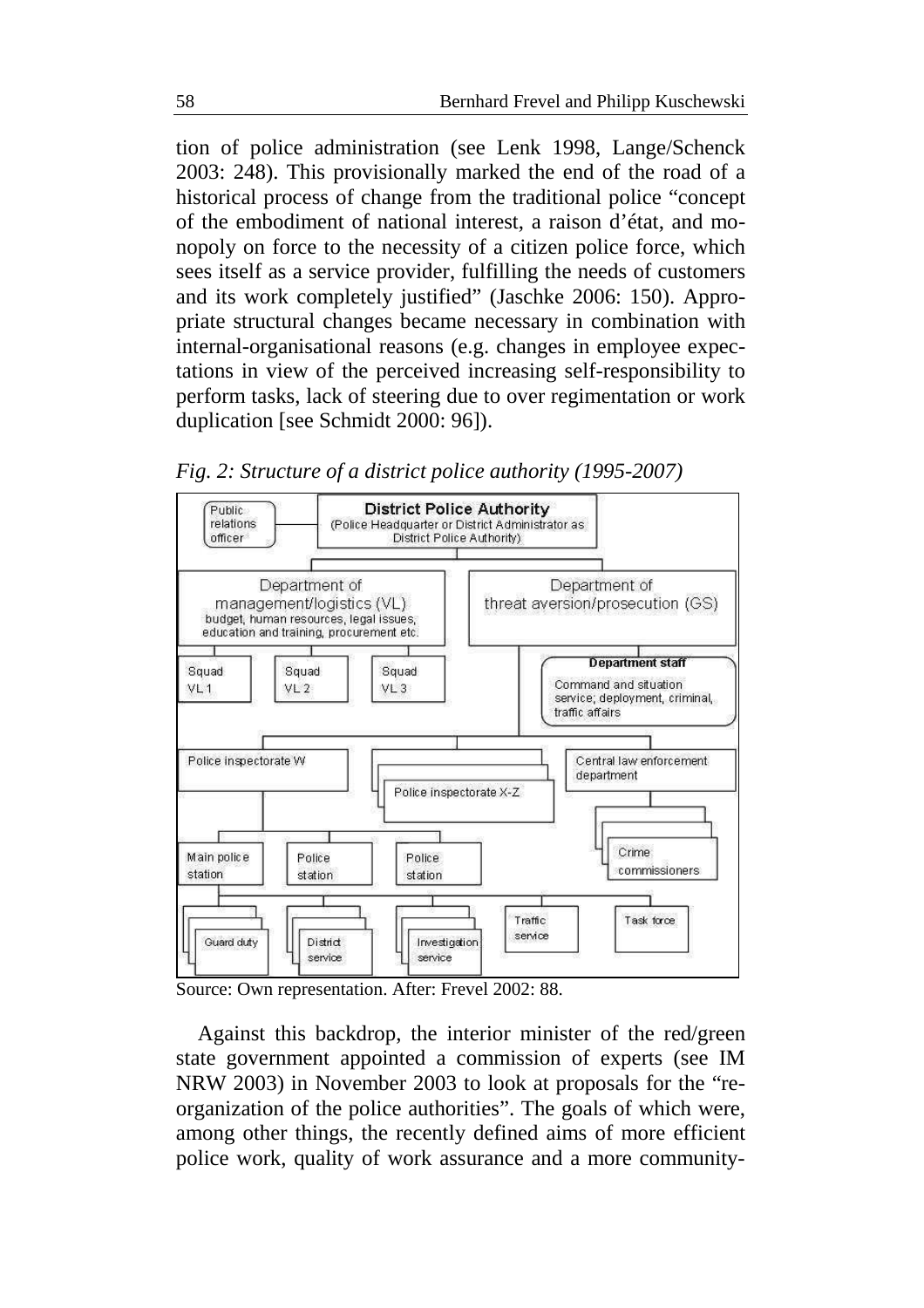oriented police force. The corresponding report, named after the commission's chair, Scheu, was submitted in 2004, almost a year before the next election of the state parliament.

The criticism expressed in the report concerning the external authority structure was mainly aimed at the often substantial differences in area size, the number of inhabitants and workforce size of the then 50 district police authorities (see Scheu Commission 2004: 2 ff.). The district police authority in Olpe for example, (approx. 140,000 inhabitants) had less than 200 police enforcement officers, while Cologne (approx. 1,000,000 inhabitants) had about 3,500 police officers. The inequalities were aggravated by the different forms of leadership (chief of the police, district administrator). In general the commission (ibid.: 4) concluded that:

"The substantial differences in the way assignments are perceived and organised between police authorities of very different sizes has a detrimental effect. Structures, which are incomparable, are a hindrance to homogeneous police management. Numerous areas of overlap, losses due to internal friction, different response times and different standards lead to drawbacks and to coordination problems. These effects are aggravated by the various different levels of hierarchy and forms."

Considering the last point, the commission advocated a renouncement of the middle level of the district governments, in order to shorten the official channels and procedures and so reduce costs (see ibid.: 6).

In addition to the external structure of the district police authorities, the commission also looked in particular at the internal structure. The resulting proposals involve among other things the aim to abolish the two-department structure of administration/logistics and public protection/criminal prosecution:

"The hitherto two-department structure has not worked satisfactorily and should be abolished. Due to this structure the leadership has a too little room for manoeuvre, particularly in the case of the public protection/criminal prosecution department. Furthermore there is a clear imbalance between the departments of administration/logistics and public protection/criminal prosecution […]. The crucial crite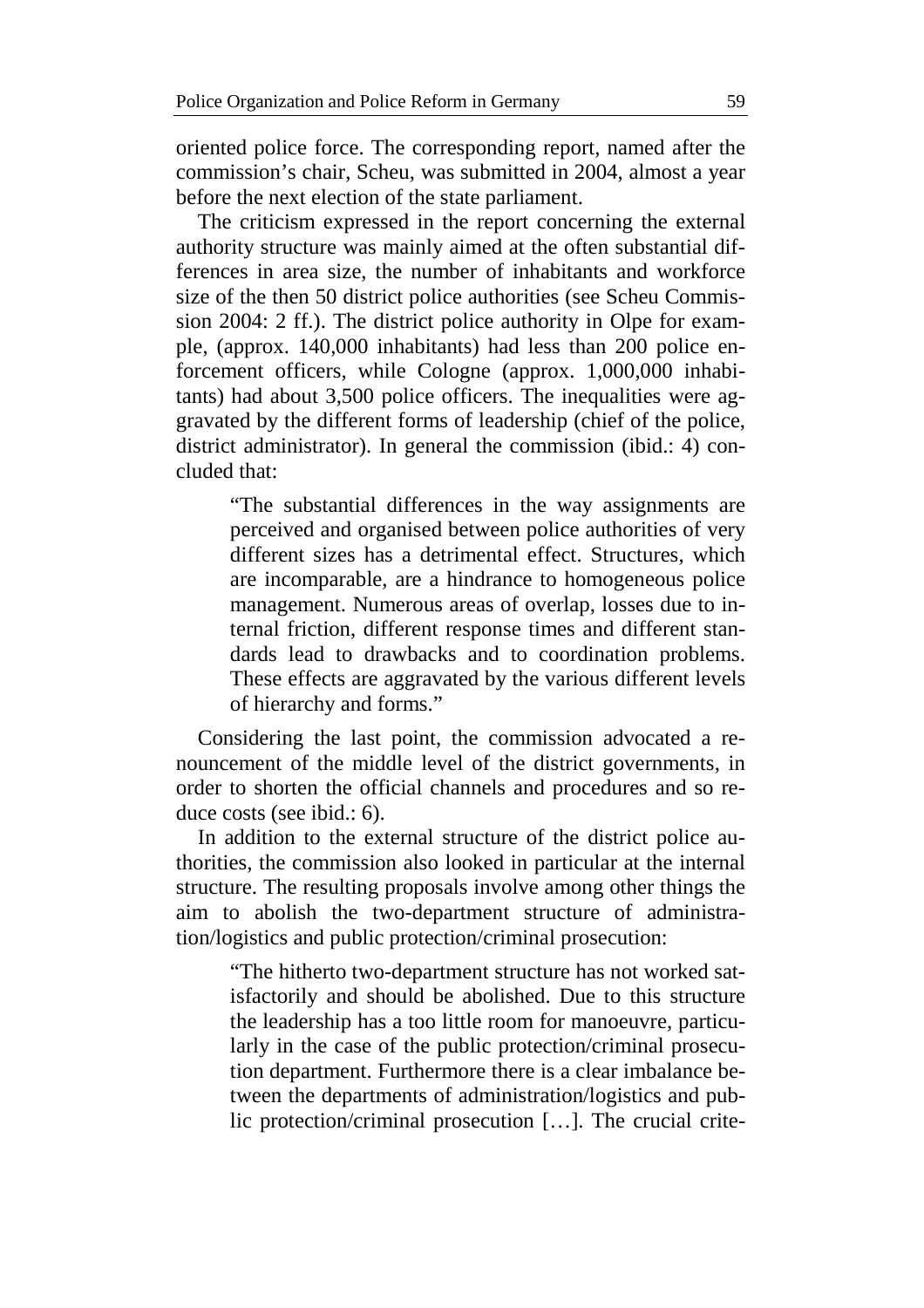ria 'check and balance' is not afforded in the present organization" (ibid.: 107).

#### *3.2 Organization reform 2007*

As part of the above-mentioned analysis of critical points, the Scheu Commission also made proposals for the external and internal reorganization of the police in NRW. One of these proposals was to radically reduce the then 50 police authorities in NRW to only 16 police constabularies. With this model, with its manageable number of police authorities of almost equal size, a fair balance in terms of size and efficiency was hoped for, as well as the realization of a number of certain principles of organization. These included adhering to catalogues of basically identical assignments or tasks, the improvement in vocational development opportunities, better public relations, as well as more efficient work processes and improved worker satisfaction (see Scheu Commission 2004: 83). The internal structure and assignment of duties of the 16 district police authorities was to clearly differ from the past model. Furthermore a two-tier structure of police organisation was to be introduced, which should be coordinated with the dissolution of the police departments in the district governments.

However the state SPD/Green government was unable to realise these plans (see LT NRW Protokoll 13/142: 13781 ff.), as it lost the elections in the summer of 2005 and was replaced by a new (conservative/liberal) CDU/FDP government. The new coalition pursued the goal of reforming police organization according to a so-called "three-pillar model" (see LT NRW Drs. 14/1878), whose goals were

- the internal modernization of the police authorities,
- a rationalization of the external structure of the police authorities and
- the reduction of unnecessary bureaucracy.

In 2003 with the second point in mind, the FDP had already demanded a clear reduction in the number of district police authorities to between 18 and 20 "regional constabularies" and a general reassignment of the leadership from the district administrators to the chiefs of police (see LT NRW Drs. 13/4399). In view of the Scheu Commission's report, it thus saw its ideas con-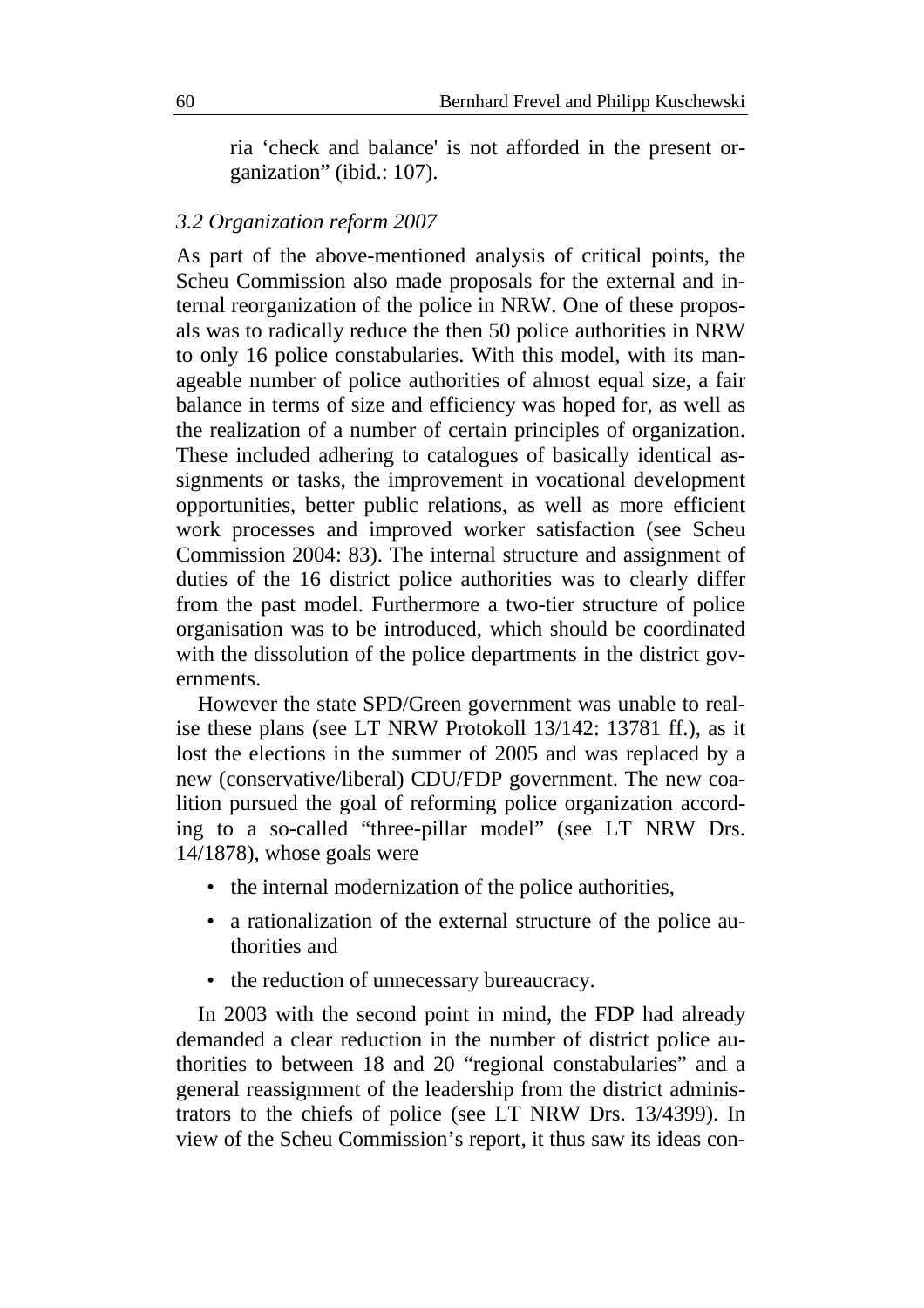firmed (see LT NRW Drs. 13/6530). In contrast the CDU, particularly in view of the inclusion of the district administrators into a possible reform, lost the definite concept of maintaining the function of the district administrators as district police authorities, as this represented a fundamental pre-condition of community-oriented police work (see LT NRW Drs. 13/6493). A significant motive of the CDU may have been the fact that at the time the party appointed 27 of the 31 district administrators and thus 27 leaders of the district police authorities. Therefore, even just for political reasons, the party was not interested in agreeing to a restriction of power for the district administrators.

The different views of the CDU and FDP also became apparent in the coalition contract adopted between the parties in June 2005. There it was noted that, in view of the need for major reforms in the district police authorities, the new government partners stuck to their disparate views (see CDU/FDP 2005: 45). However it soon became apparent that the CDU had won the upper hand in this inter-coalition issue (see LT NRW Protokoll 14/4a: 175 ff.). Thus a central reform element had already failed within a short time of the change of government, which thus prevented a move towards an organization, as in other states, with large police constabularies largely independent of the municipal structures.

Other proposals of the Scheu Commission were partly adopted in modified forms, and partly rejected. After often fierce discussions between the state government and the parliamentary groups, with the trade unions, the regional umbrella organisations as well as the chiefs of police, an often far-reaching police organization reform on state level was finally developed. The corresponding changes of the police organization law came into force in the course of 2007 (see GV.NRW 2006: 266 f, GV.NRW 2007: 140 ff.). The most important changes in the external organisational structure were as follows:

- In the five district governments the hitherto two police departments were dissolved.
- Tasks of the district governments are partly carried out by the interior ministry, but to a large extent however, by the offices of the state with their now expanded authority, which are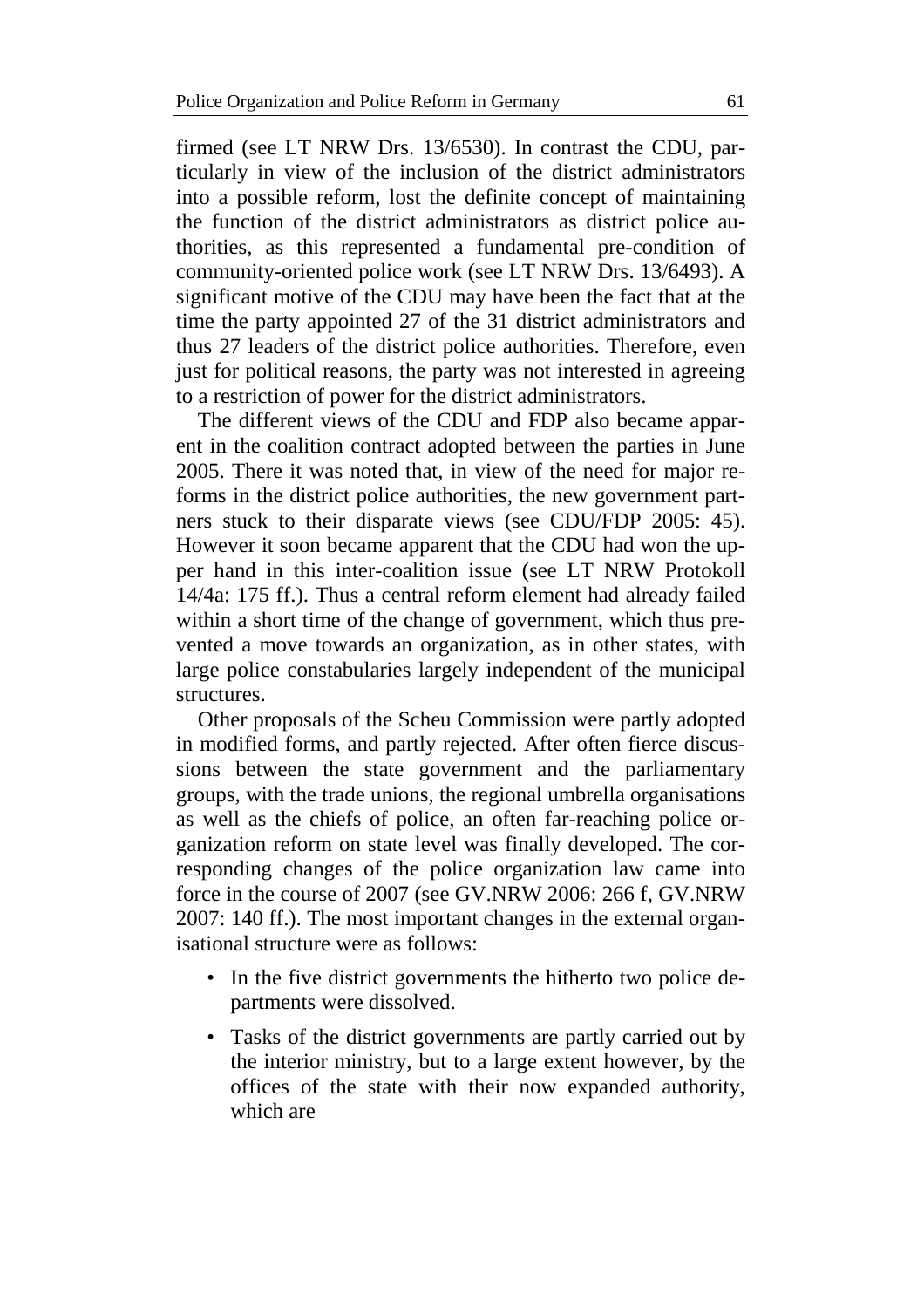- The State Office for Education, Training and Personnel Matters of the NRW police force (previously: Institute for Education and Training)
- The State Office for Central Police Services (previously: Central Police Services)
- State Criminal Police Office.
- The highway police, which previously came under the provincial governments, was transferred to the five police constabularies in Bielefeld, Münster, Dortmund, Düsseldorf and Cologne.
- The river police, until then an independent district police authority responsible for the whole of NRW, was assigned to the police headquarters in Duisburg.
- The previous police headquarters in Leverkusen and Mülheim-on-the-Ruhr were closed and incorporated in the constabularies of Cologne and Essen.

The police organization reforms had an even stronger effect on the internal organization of the individual police authorities. The former two-department structure was dissolved and a new management model was introduced. In this point the state government followed the proposals of the Scheu Commission and the efforts of the earlier state government, under whose responsibility in April 2004 a pilot project "different management structures" was started at the police constabularies in Aachen and Cologne. With this management model it was hoped among other things to identify responsibilities in the authorities more clearly, to streamline the process organization, to improve the results in the core areas of police work, to avoid duplication of work, as well as to improve internal communication and management (see IM NRW 2004). The test cases in Aachen and Cologne came to an end as planned in December 2005 under the new state government.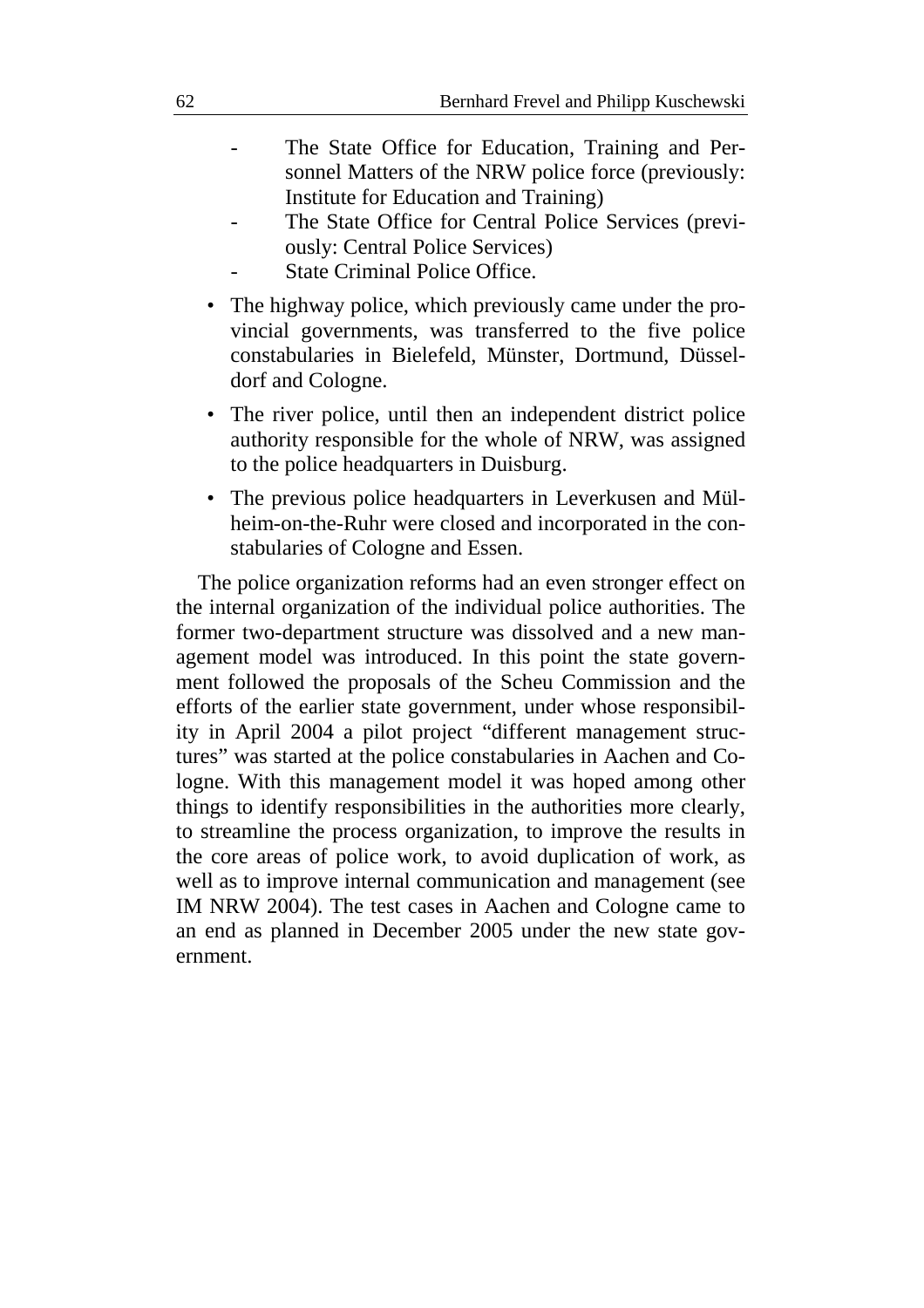

*Fig. 3: Structure of police in NRW from 2007* 

Source: Own representation. After: Schulte 2008: 299.

Following this the FDP interior minister also approved model tests for some selected district authorities for "core areas of structural organization" (see e.g. IM NRW 2006b), and on the basis of which the authorities concerned have been restructured. It was however remarkable, and from an organization-sociological view point difficult to comprehend, that a decision was not made to extend this re-organization to a state level. In fact to a large extent the Interior Ministry waived organizational guidelines, in order for the district police authorities to be able to carry out a restructuring oriented on the main tasks specific to the location (see IM NRW 2005b: 2). To the benefit of the direct responsibility of the authorities, the police structures in the state however, became noticeably more heterogeneous and unclear. By April 2009, 39 of the then 47 district police authorities were working according to the management model. However as it was a voluntary process of internal restructuring, which relied on the individual responsibility of the authorities, this led to extensive differences in the organizational structures of the authorities concerned. In view of this, even the Interior Ministry now considers it necessary from a functional point of view to officially harmonise the structures of the authorities (see IM NRW 2009). This would then apply to all 47 authorities and the old two-department structure would then also formally be abolished. The following basic model, which despite all differences in the course of the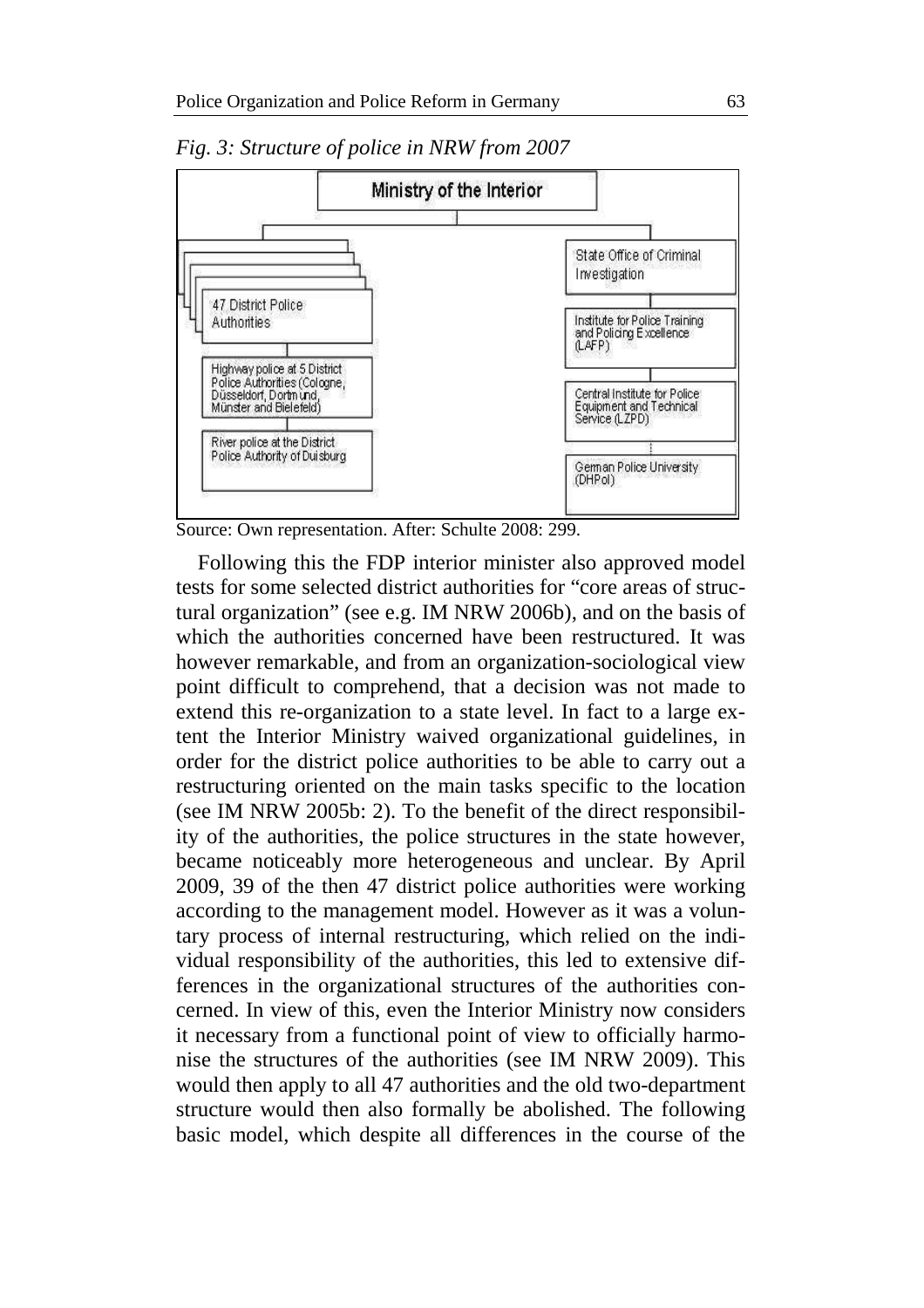pilot projects became generally accepted, can serve as a basis for the respective regulation:

- Under the auspices of a senior director (chief constable or district administrator) there are four directorates
	- Central tasks
	- Public protection/police deployment
	- **Traffic**
	- Criminal investigation
- A management committee does the preliminary work for the senior director, who presides over the directorate board.
- Within the directorate there are also various levels of police units, who may be responsible for certain regions or specialist areas.



*Fig. 4: Model of a large police authority 2007* 

Source: Own representation. After: Schulte 2008: 300.

The scientific evaluation report on the pilot tests carried out in Aachen and Cologne came to the conclusion that the management model had basically proved itself. "The two central goals of regaining a clear, strategic leadership ability and the development of an output-promoting and integrating organizational structure,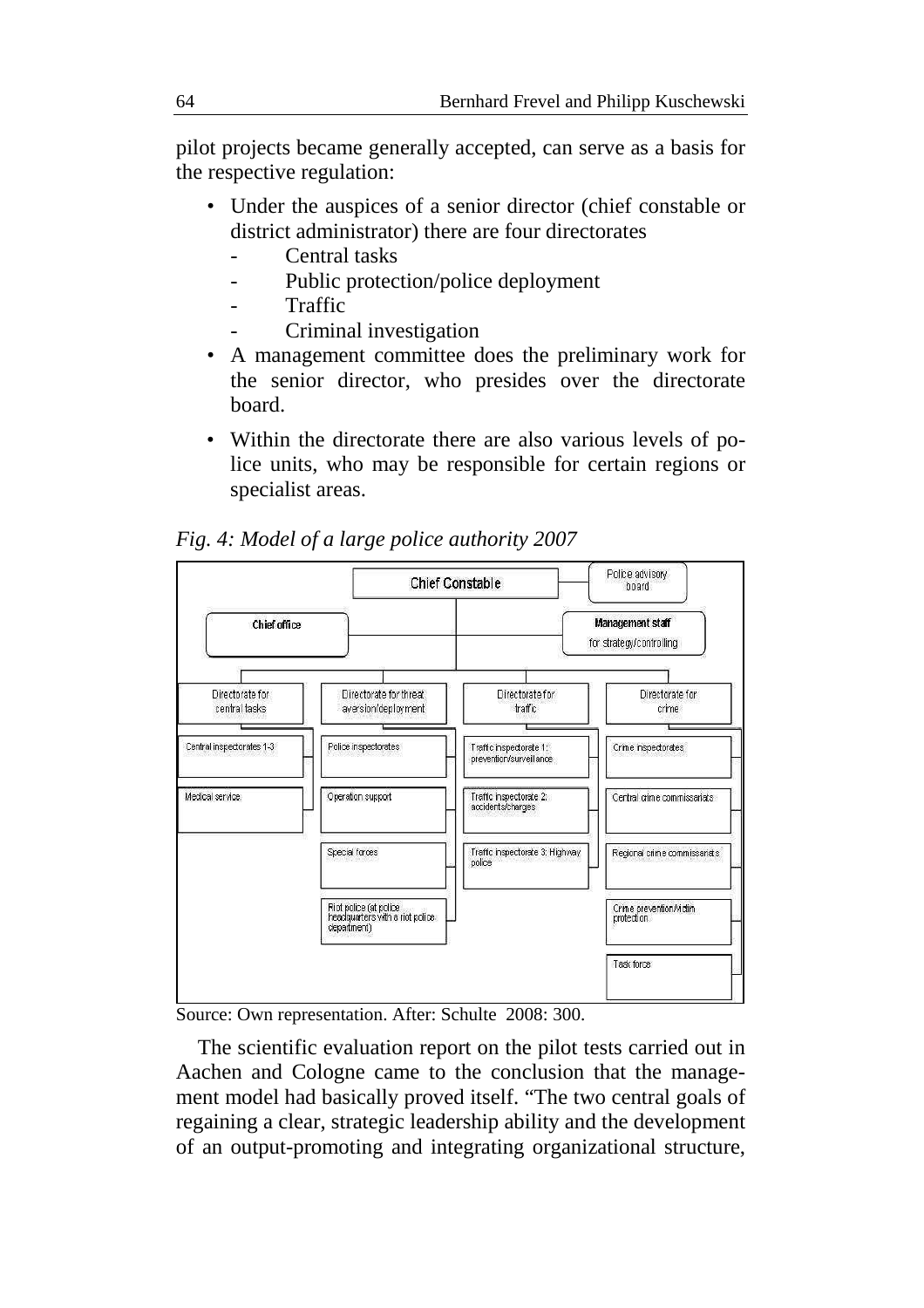were, as can be proven, reached" (Weibler 2006: 8). Nevertheless, it is still too early to make a general assessment of the success or failure of the reform of the structural organization of the police in NRW separate from these two cases. In addition to assessing the effectiveness and efficiency of the police work, it would be necessary to have additional evaluation criteria such as an analysis of the acceptance of the reform by the staff as well as in politics, other security organizations and also the general public. In various interviews during the research project "Het betwiste politiebestel" (Cachet et al. 2009) as well as in the accompanying study of two North Rhine-Westphalian police authorities, the following points can be singled out as being particularly relevant:

- With the management model, clearer responsibilities and competencies are created. This increases the responsibility of the individual police officers for their tasks, makes the evaluation of effectiveness easier and creates more possibilities for professionalization in the various core task fields.
- On the other hand, there is the danger of "pillarisation" of uniformed police, traffic police and criminal investigation, in which the individual management groups no longer work together adequately in the urban areas concerned, cutting themselves off from each other, and even work against each other by failing to coordinate strategies.
- In surveys of staff, carried out at the end of 2008 as part of two student projects at the University of Applied Sciences, there were clear reservations about the reform and no increase in worker satisfaction.

## *3.3 Further reform elements from 1980 to 2007*

Changes in the structural organization of a police force are often high-profile. But the police made still further changes important for the institution, which had an effect on the character of the force. Some of these reforms will be briefly outlined in the following: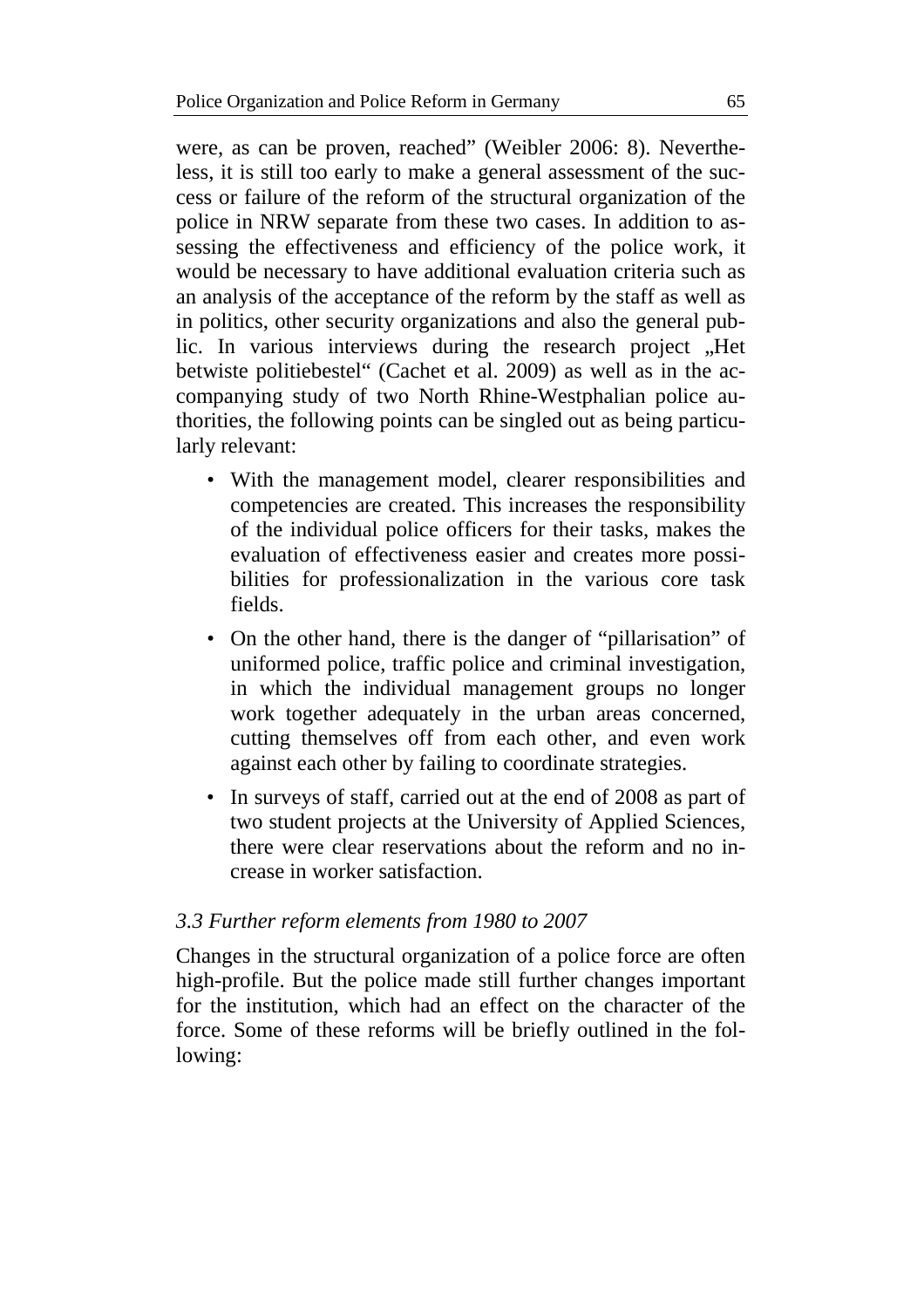## *Women in the police force*

At the beginning of the 20th century, women were only accepted into the police service in Germany in exceptional cases. In rare positions as "police assistants" or "care-providers" they were usually involved in dealing with prostitutes, in cases of child abuse or the care of persons at risk. Only in the 1920s did the hitherto "ladies police" become the "women's welfare police" and later "female criminal investigation" was possible. But generally women were a rare exception in a "man's job". Only in 1978 – and initially only in Berlin – were women admitted into the regular uniformed police service. In NRW this was finally made possible in 1982 and only in 1990 did Bavaria, as the last state allow women to be regular uniformed police officers (see Werdes 2003: 196 ff.).

Between 1986 and 2009 the proportion of women in the North Rhine-Westphalian police increased from 2.5 to 17 per cent, though in recent recruitment years the proportion of women has risen to approx. 43 per cent. In the upper levels of the police service however, women are represented with less than 8 per cent (IM NRW 2008:57).

The acceptance of women in the police force could only gradually be increased and the reservations of the male colleagues concerning supposed physical weakness and limited work capability slowly reduced. However, these days, women are (to a large extent) considered as a "normal" part of the police force. Political hopes that the increased use of women in the force would make the police more community-friendly have basically been fulfilled.

## *Immigrants in the police*

Since 1993, according to a ruling of the Conference of the Ministry of the Interior, "the employment in the police service of candidates from immigrant families is the right path to controlling specific forms of crime particularly by young non-integrated members of the foreign population and to reach more normality in this population group" (office of the IMK 1993: 31). On the basis of this resolution, conditions were created that not only Germans in the sense of the Basic Law and members of other EU states, but also persons of other nationalities could join the police force, assuming they have the necessary qualifications, "if there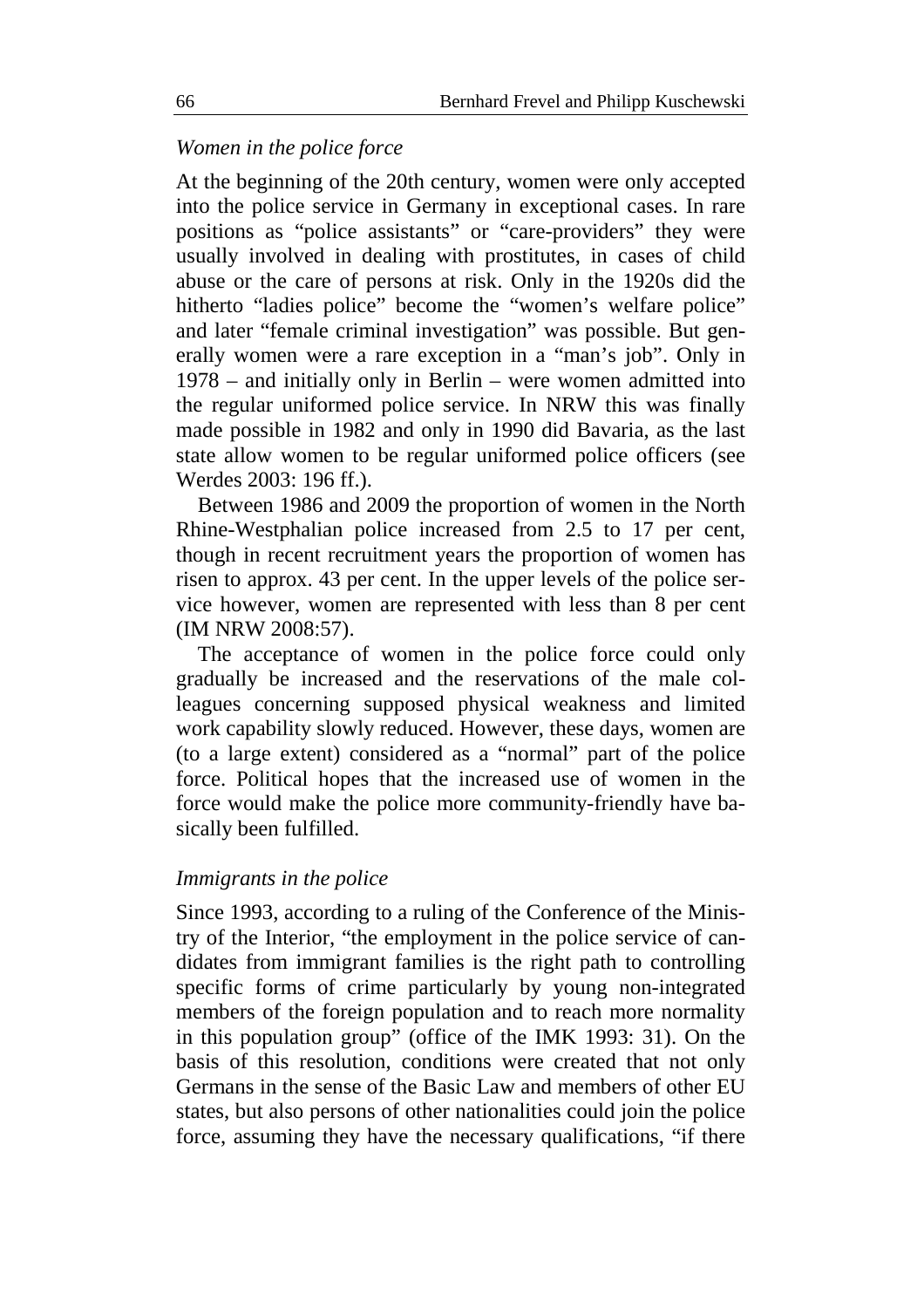is a significant benefit to the service" (IM NRW 2008: 57). The aim is to get more police officers with, for example, a Turkish or ex-Yugoslavian migration background to join the organization, and with their linguistic and cultural skills to not only increase the intercultural knowledge within the organisztion but also to create an easier access to ethnic minorities. Between 1993 and 2008 however, only less than 100 such persons were appointed in the North Rhine-Westphalian police force, a force with nevertheless over 40,000 officers. If one adds to this police officers with an immigration background, who for example as evacuees from Russia or Kazakhstan have German nationality, or those originating from another European Union country, those who were nationalized or who as German citizens have a foreign parent, then this group constitutes less than one per cent of the police force.

This low absolute and relative number already suggests that a significant change in the police as an organization and in police activity is hardly possible. Hermann Groß made clear in an analysis of officers with an immigration background in the Hessen police force, that due to various factors it is very difficult to have any kind of real effect beyond mere political symbolism. Because of the conditions of employment in the police forces in Hessen and North Rhine-Westphalia for example, only high school graduates and specialized high school graduates with very good German skills are accepted, which means a representation of the foreign resident population is by no means attained. Furthermore, the organization puts pressure on police from ethnic minorities to assimilate, which promotes more the "German" as apposed to making use of the non-German. This pressure to assimilate is accompanied by a process of "de-individualisation", which frequently reduces these police officers to their immigration background (see Groß 2008: 64 ff.).

The admission of immigrants into the police force was no doubt a significant though not an easy step for an organization with its national ties and tradition. The effect in both the internal and external relations however should not be overrated. According to Kanter's theory of the token status (1977), minorities with a proportion of less than 15 per cent of the total group are generally reduced to their specific characteristic according to their minority group and their behaviour is particularly influenced by the environment. While women have, in the meantime, crossed these minority boundaries, and thus achieved a state of normality, po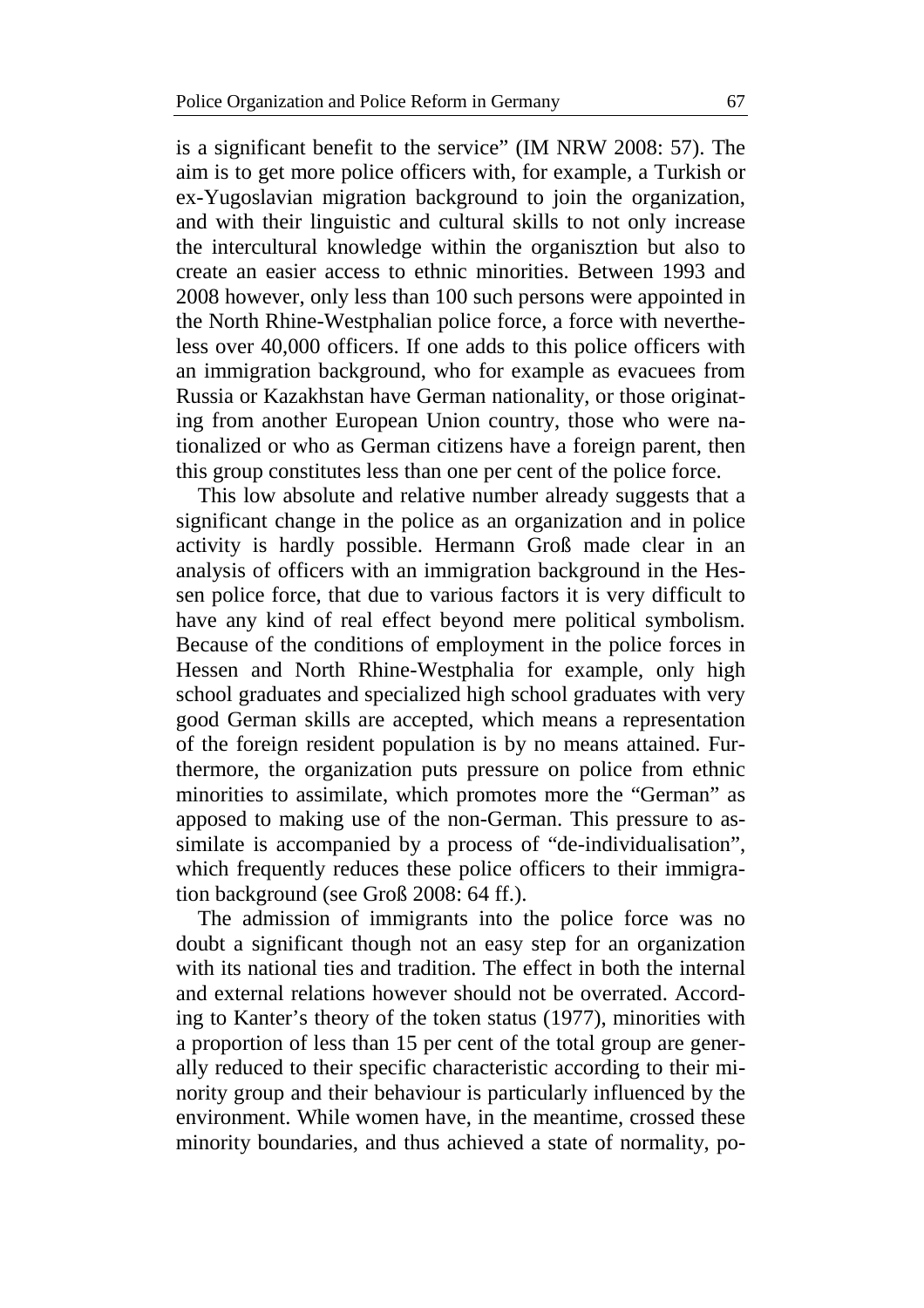lice officers with an immigration background have still not reached a state of normality, nor is it likely in the foreseeable future.

#### *The two-tier career system*

With respect to the German civil service system, which also applies to the police force, there are four career groups:

- The lower level of the service involves performing basic tasks, which can be carried out after a six-month training period by people with only minimum schooling.
- The intermediate level of the service, which involves carrying out tasks under supervision, a precondition being a minimum of two years training and average school qualifications.
- The upper level of the service, in which administrative work is carried out independently and is accessible to graduates of universities of applied sciences, and
- The higher service level, in which leadership and specialized duties are performed, requires a university degree or similar qualification.

When during the 1970's positions in the lower level of the police service were no longer filled, the German police had a threetier career system. Generally young police officers, having completed their initial training period as police cadets, were accepted into the intermediate level of the service. Some of those who performed well could move onto the next level, though internal advanced training had to be completed, or starting from mid 1970's a specialized higher education course at an internal university. With such a qualification, officers could carry out management duties in the lower and middle levels of the service. Only a portion of the less than 2 per cent of the police officers managed the ascent into the higher level of the service. For this a two-year training course had to be completed at the Academy of Police Management (since 2008: German Police University). Only few positions in the higher service were filled by specialists from outside, who joined the police force, often after completing a degree in law and a shortened period of training at the Academy of Police Management.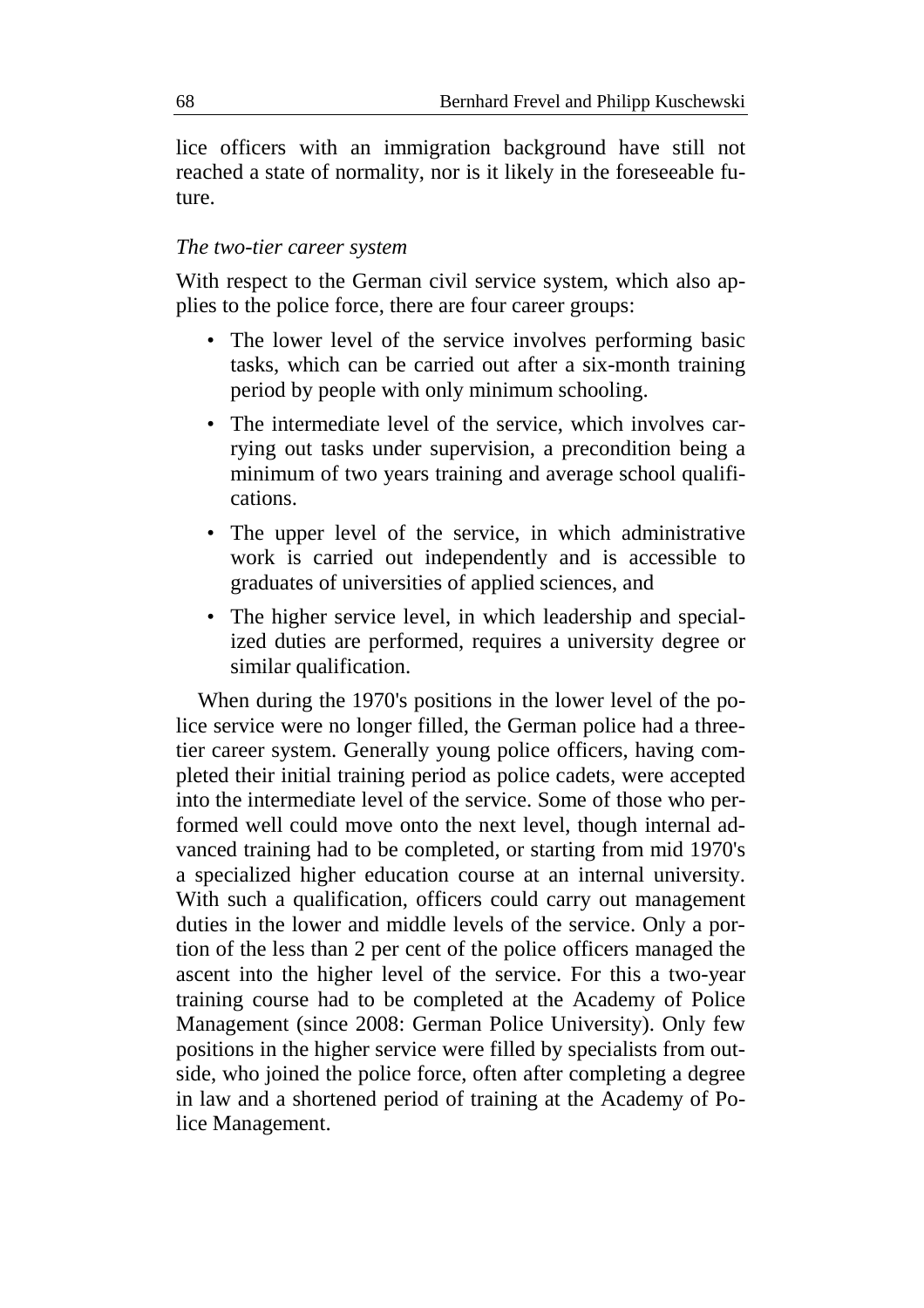After requests from the trade union of the police, the North Rhine-Westphalian interior ministry commissioned the management consultant Kienbaum to evaluate the uniformed police force. The study published in 1991 came to the conclusion that the requirements of the majority of police activities, correspond to those of the upper level of service. It was therefore recommended that the police should dissolve the intermediate level of the service and bring in the two-tier career system of upper and higher levels of service.

This change was particularly demanded by the trade unions, but the large parties in NRW, the SPD and CDU also supported this concept. In order to implement this change, which has not yet been carried out completely, various steps have been taken: Officials of the intermediate service, who had particularly proved their worth, were promoted. They could qualify for the upper service level by completing training courses or through a shortened degree in higher education. Initially fewer and fewer officers were trained for the intermediate service and since 2002 not at all. In 1985 nearly 80 per cent of all police officers in NRW were in the intermediate service, by 2009 the proportion had sunk to less than 10, while the higher service level meanwhile constitutes approx. 90 per cent.

The majority of the German states decided to continue with the three-tier career system and relevant training structures, while in addition to NRW, Hessen, Lower Saxony and Rhineland-Pfalz decided on the two-tier system.

In principle it can be shown that the introduction of the twotier system resulted in a more highly qualified police force and a remuneration corresponding more to the particular requirements and work load of this occupation. On the other hand there is the occasional criticism that that a higher-education degree is an over-qualification for certain police tasks, such as the security service or mass police mobilisation, and also the remuneration is disproportionate to the less-demanding activity. In the medium term there will also be the problem that the recruitment potential will fall due to demographic changes and the falling number of high-school graduates, so that the police officers who retire can not all be replaced. Despite these criticisms and problems, NRW currently retains the two-tier system. The other states retaining this system try to circumvent these problems with various approaches. Since the year 2000, Hessen has a guard police service,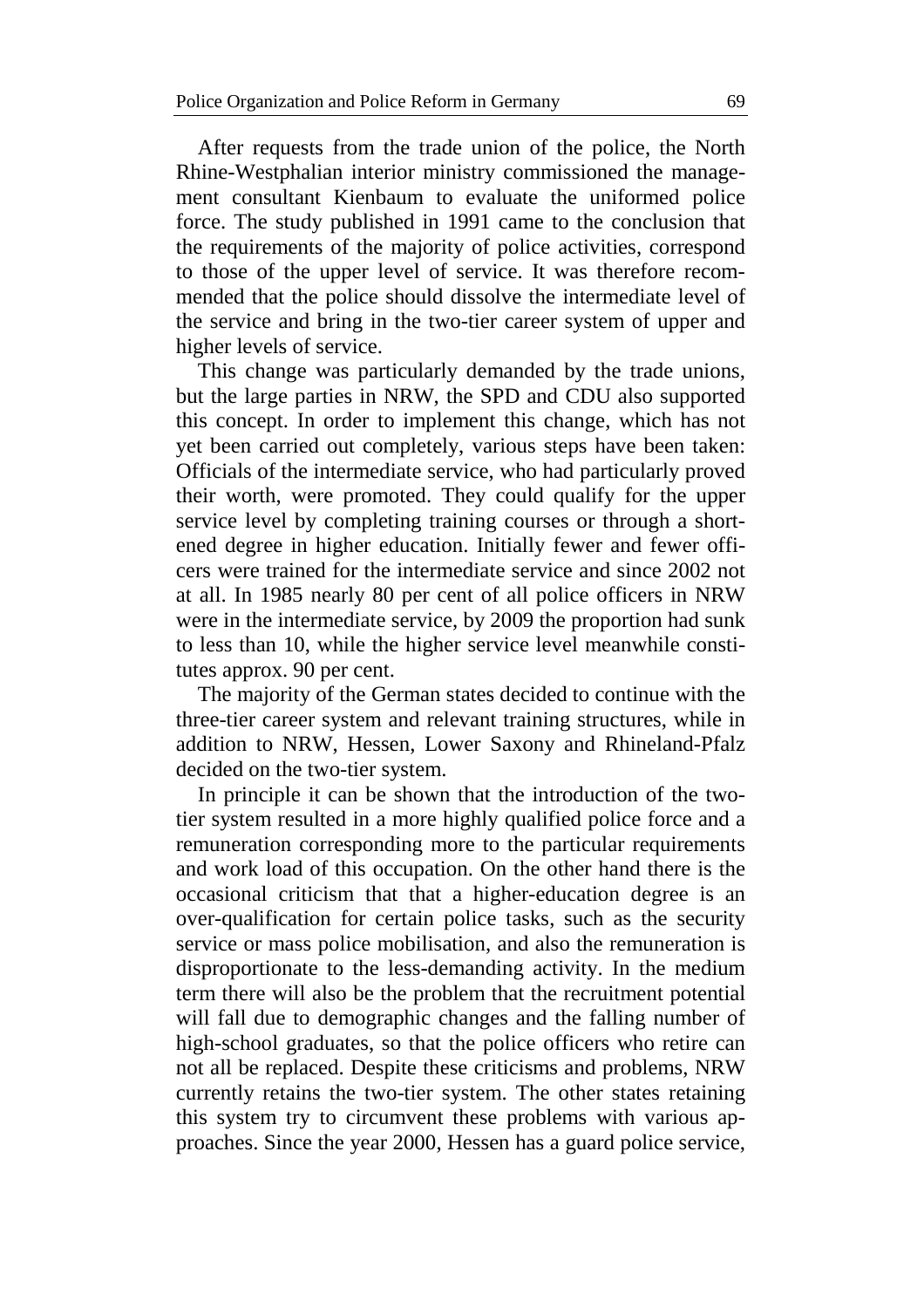whose members have the status of employee as opposed to civil servant, and who are deployed in e.g. the security service, footpatrol or guard service, after a training period of only a few months. In Rhineland-Pfalz junior high-school graduates can qualify at technical colleges as "state certified assistants for police service and administration" while at the same time gaining the entrance qualification for the Police University. And also in Lower Saxony, the police in co-operation with "colleges of further education in economics and administration", offer the chance for junior high-school graduates to gain a police-oriented diploma as a precondition of studying at the police academy.

#### *Changes in training*

When the three-tier career system described above existed, police training took place in state police schools, which were under the control of "the teaching and executive staff" or rather the "head of the Bereitschaftspolizei NRW (stand-by police)". From 1969 those in the upper level of the service were trained at the "Higher State Police School Carl Severing". The Academy of Police Management in Münster, NRW was responsible for the training of all German police officers in the higher service level. With the establishment of the University of Applied Sciences for Public Administration NRW in 1976, the degree qualification for the higher police service was introduced, whose courses for uniformed and plainclothes police were separate. In the criminal investigation section, it was possible to enter directly into the upper service as a high school graduate, while with the uniformed police service, the career path began in principle in the intermediate service level.

With the introduction of the two-tier career system, the significance of the higher education qualification increased. Even though it was possible to join the uniformed police directly from 1994, when the intermediate level service was abolished and after academic reform at the University of Applied Sciences for Public Administration NRW, then from 2002 a degree course became the norm in police training. It is here at their Institute for Education and Training that the practical training takes place (since 2007: State Office for Education, Training and Personnel Matters of the NRW Police) as well as with district police authorities, while the theory is taught at the Police University. In this course the emphasis is put on jurisprudence, in particular the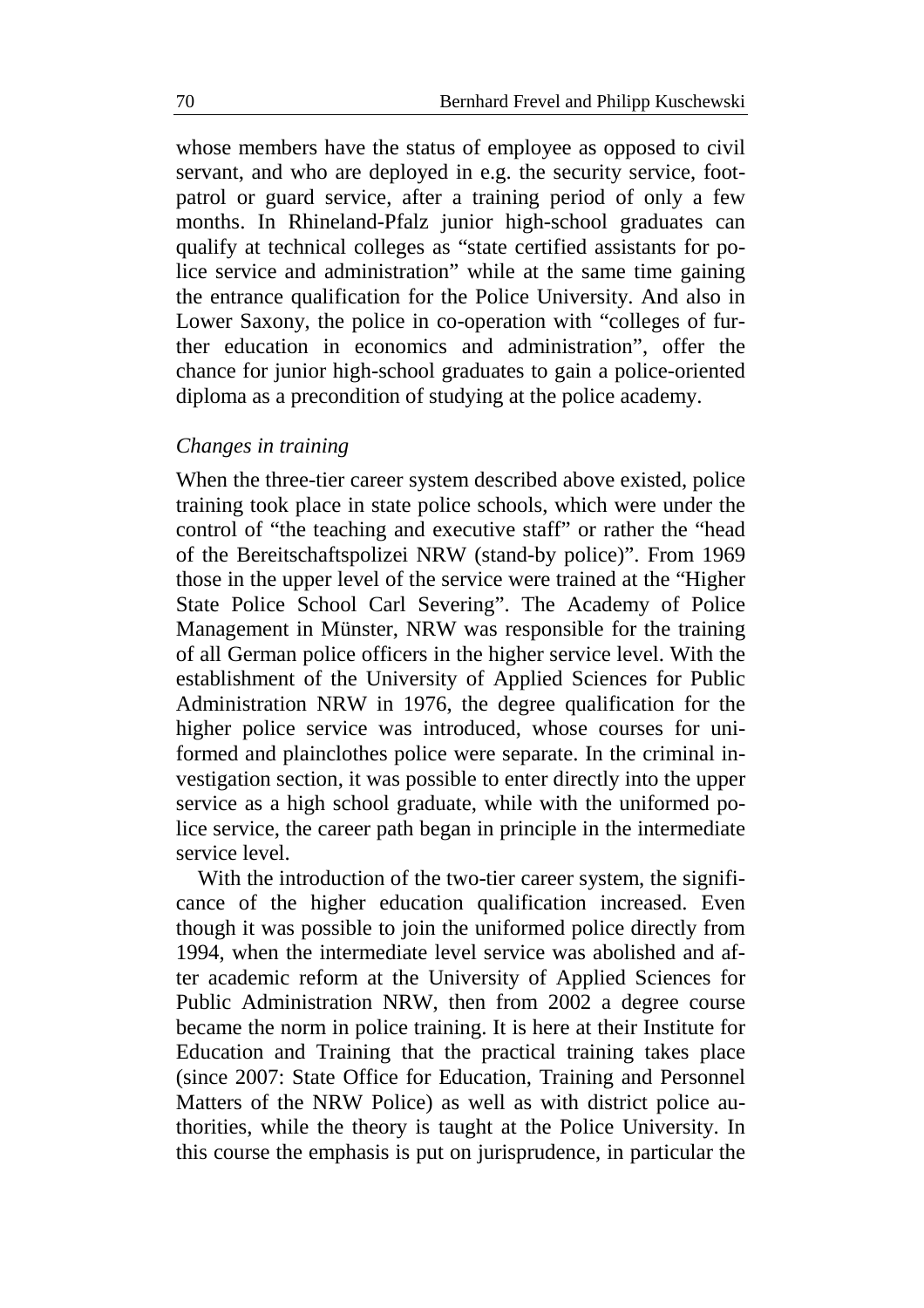intervention law, criminal and traffic law. The theoretical aspects of the subjects of police deployment, criminalistics and forensic science, as well as traffic are taught with particular intensity. With the instruction in the social sciences psychology, sociology, political science and ethics as well as training in social skills, it is hoped to give consideration in training to the social aspects of police duties and the particular social requirements of their work.

With the academic reforms in 2002, the academic aspect of police training was particularly expanded, which was met with criticism from within the force; the police profession had always been one based on experience (see Lorei 2007) and – according to the assumption of some students – many aspects of the science would never be needed on duty. In a study of the training profile of the police in Lower Saxony (Ohlemacher et al. 2007: 79) it was ascertained, as was the case in the regular teaching appraisal at the University of Applied Sciences for Public Administration NRW, that there was little appreciation in particular for the social sciences and scientific methodology or even rejection as elements of police training. A more hands-on practical-oriented course of study is therefore frequently demanded.

These demands were taken into consideration in a renewed academic reform, carried out in 2008. According to the aims of the Bologna process, a Bachelor degree course will also be introduced at the University of Applied Sciences for Public Administration NRW. During its planning, a system of "theory – training – practice" was created for the modularisation, in which the theoretical observations on certain key topics (e.g. mugging, traffic accident reporting, breach of the peace) were carried out in the courses, while in the subsequent training, the courses of action were learnt and then put into practise afterwards in the work placement. Thus the students receive a combination of both the application-oriented study and the everyday police tasks. An evaluation of the new course of studies is still pending.

#### *Core tasks orientation*

Police tasks are on the one hand very labour intensive, and on the other hand, necessitate the use of modern technology to perform them (e.g. vehicles, weapons, communication) and in criminal investigation (gathering evidence or DNA traces, telephone monitoring and so on). Both are very costly, which in times of scarce public resources is a problem. In view of this situation an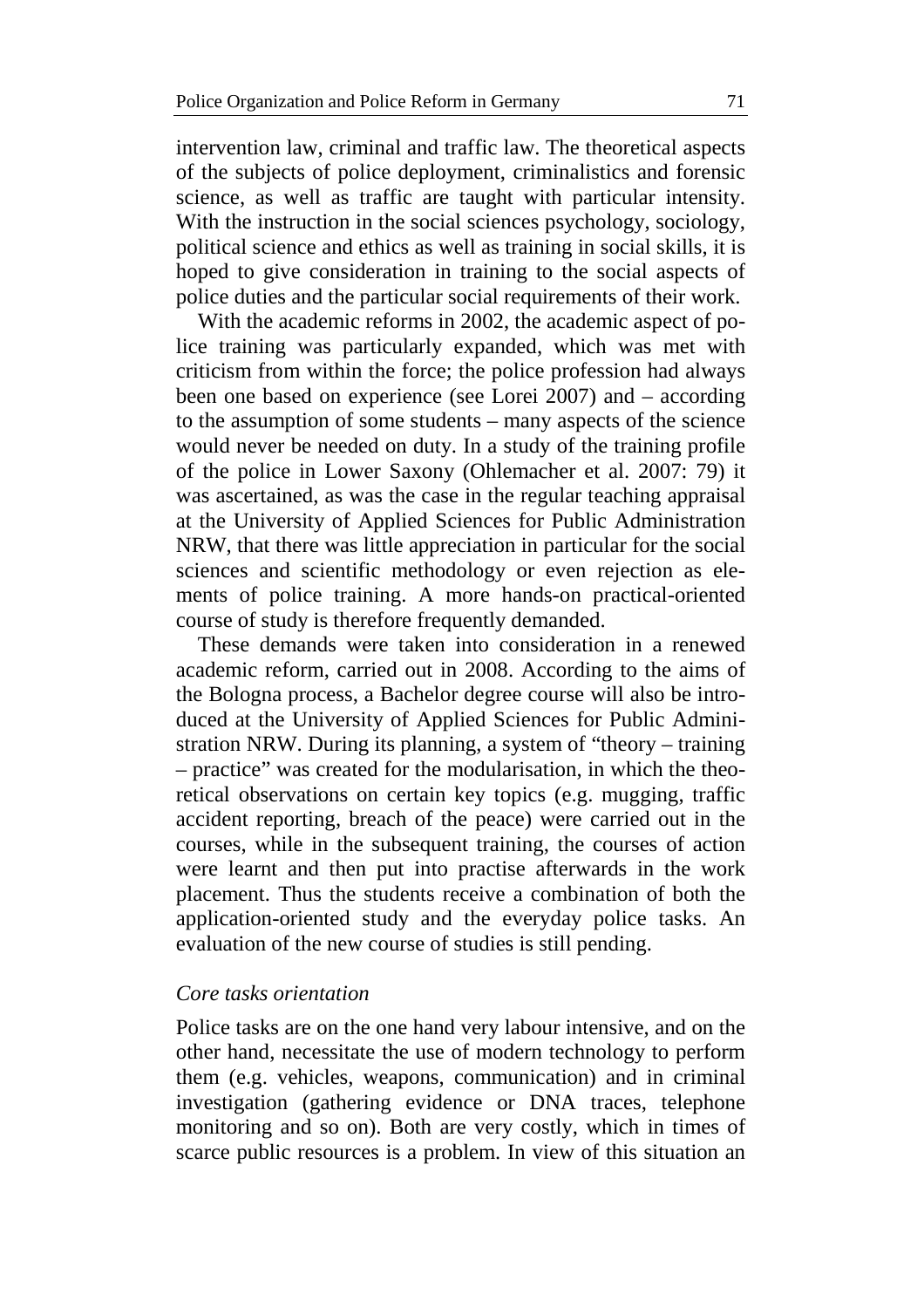intensive discussion began at the end of the 1990s and early 2000s concerning the tasks of the police. This discussion was embedded in a general debate on the role of the state, the possibilities of the privatization of public tasks as well as the mobilisation of the civil society (see Lange/Schenck 2004a: 193 ff.). The discussion was essentially centred on three aspects:

- *General task criticism*: Over the years the police had noticeably expanded their activities with the extension of their personnel. In order to be more community-oriented, the spheres of activity changed with the introduction of advisory services, new forms of police presence (mobile guards, foot and cycle patrols), community support services, co-operation in the experiential-educational support of those at-risk and many others. But also in the area of crime prevention, the police as an authority on duty 24 hours a day, 7 days a week had much to do. In the context of the subsidiarity principle, the police carried out tasks, for example for the public order office in the area of child protection controls. And as an institution with the competence to use force, the police often carried out the "more tricky" tasks of other authorities, such as the enforcement of deportation rulings. Here the question arose as to whether all these tasks should actually be implemented by the police, whether they are in accordance with the basic character of this institution or whether the jurisdiction could not be allocated to other authorities.
- *Municipalisation*: In the context of reviewing tasks, the municipalities in particular were assessed as to whether they, as an authority, could or should take on certain tasks to do with emergency services, have the responsibility for the task and also perform it outside the usual office hours. In the context of civic order partnerships between the police and municipal administration, agreements are made specific to certain problems.
- *Privatization*: Further considerations were directed at the possibility of privatising certain security services. Such tasks as the protection of property (embassies, consulates, synagogs etc.), front-line policing of large events, traffic regulation, patrolling of (semi) public areas as well as dif-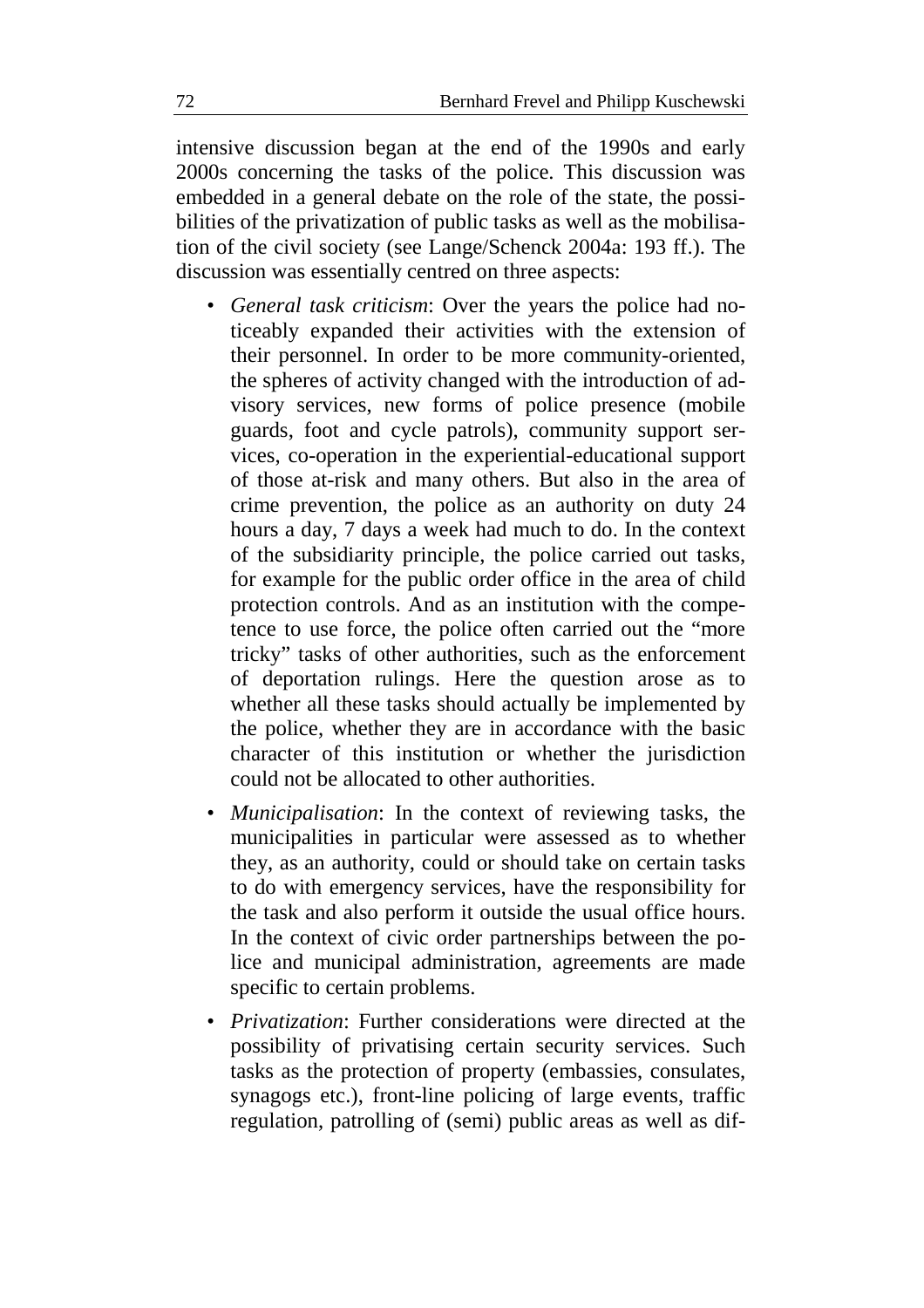ferent forms of police-private partnerships were discussed (Jungk 2002).

In the conclusion the NRW police management emphasises an increased focussing on the core tasks (see IM NRW 2006a). In his first government policy statement in the summer of 2005, the new elected Prime Minister of NRW, Jürgen Rüttgers, outlined this as follows:

"The police should be able to concentrate on their core tasks of public safety, crime prevention and tackling crime. We want a community-friendly, local police force. We would like a situation in the future whereby more police officers are at the front desks of the police stations dealing with crime and not in the back-office doing administration" (LT NRW Protokoll 14/4b: 155).

#### *Local co-operation and crime prevention*

In the early 1990s a trend began in NRW, as in most other states, to examine the various facets of crime prevention (see Frevel 2007). From the realization that the police, with its specific authority, is not able to deal with the problems of security and public order, in all their complexity, on its own, demands arose to work in cooperation with other public, and in particular local authorities, as well as private, commercial and civil-society organisations on the improvement of the security situation and the public perception of safety. With decrees to establish boards of crime prevention (IM NRW 1993) and to create "public order partnerships" (IM NRW 1998), the police was requested to initiate such committees and take part in them. In 2007 in the local authority districts, cities and communities in NRW there were, according to the State Criminal Police Office, a total of 587 crimeprevention committees with police participation. These committees often had very different aims depending on local conditions and requirements e.g. in the areas of addiction-prevention, domestic violence, youth protection, violence in public areas, sexual abuse of children, victim protection, migration/integration as well as prevention in and around schools or urbanistic crime prevention and town planning.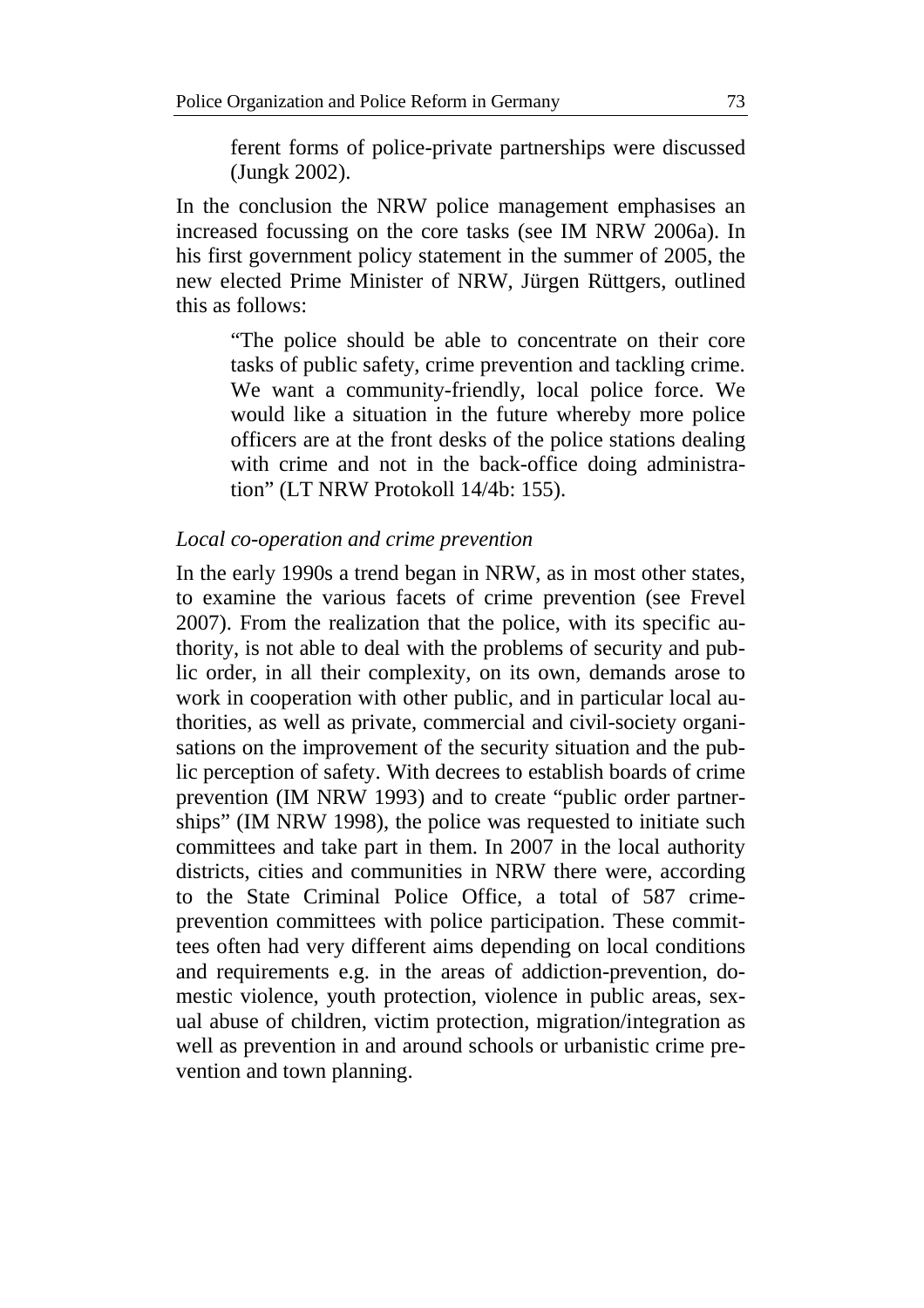## **4 Reforming the management of the NRW police: New Public Management and factors significant to the success**

The above-mentioned reforms were essentially aimed at the structural organization of the state police and the individual authorities as well as at the internal modernization within the area of personnel and training. In contrast to this, questions concerning police management have become increasingly significant since the early 1990s (see the contribution by Ritsert/Pekar in this volume). On the basis of the model of the NPM (see Schröter/Wollmann 2005) developed in Tilburg in the Netherlands, and promoted by the "Kommunale Gemeinschaftsstelle für Verwaltungsvereinfachung" (KGSt), an independent body for the management of local government, the modernisation of the administration management was worked on intensively in NRW. Although the emphasis essentially was with the modernisation of the municipal administration and the reforms on state level were carried out with less enthusiasm, the police carried out significant changes in the context of the NPM.

It was essentially the first time that a business-style management system was introduced in the police and aimed at new ways of assessing police activity and its effectiveness. Up to then the police had relied on data on police crime statistics and traffic accident statistics as a representation of their work, though few questions were asked about the actual police contribution to these results. In this respect, the police was more concerned with the risks of danger and crime situation and had to be equipped accordingly with the necessary resources. NPM and the associated measures were completely new for the police, produced intensive discussions over the role of the police, and were thus also an important element in the police politics of NRW. The policies and their effects will be looked at more closely in the following.

Police policies are a very indirect form of political steering. In addition to the internal goals of police policy measures ("output" e.g. changes of organization or decision-making processes), their intended results ("impact" e.g. faster decisions, cost savings) focus only indirectly on social effects outside of the police ("outcome", e.g. contented citizens, lowering of the crime rate) (see Bogumil/Jann 2009: 297 f). From this point of view, police policy, as an administrative policy, is primarily a "policy of institu-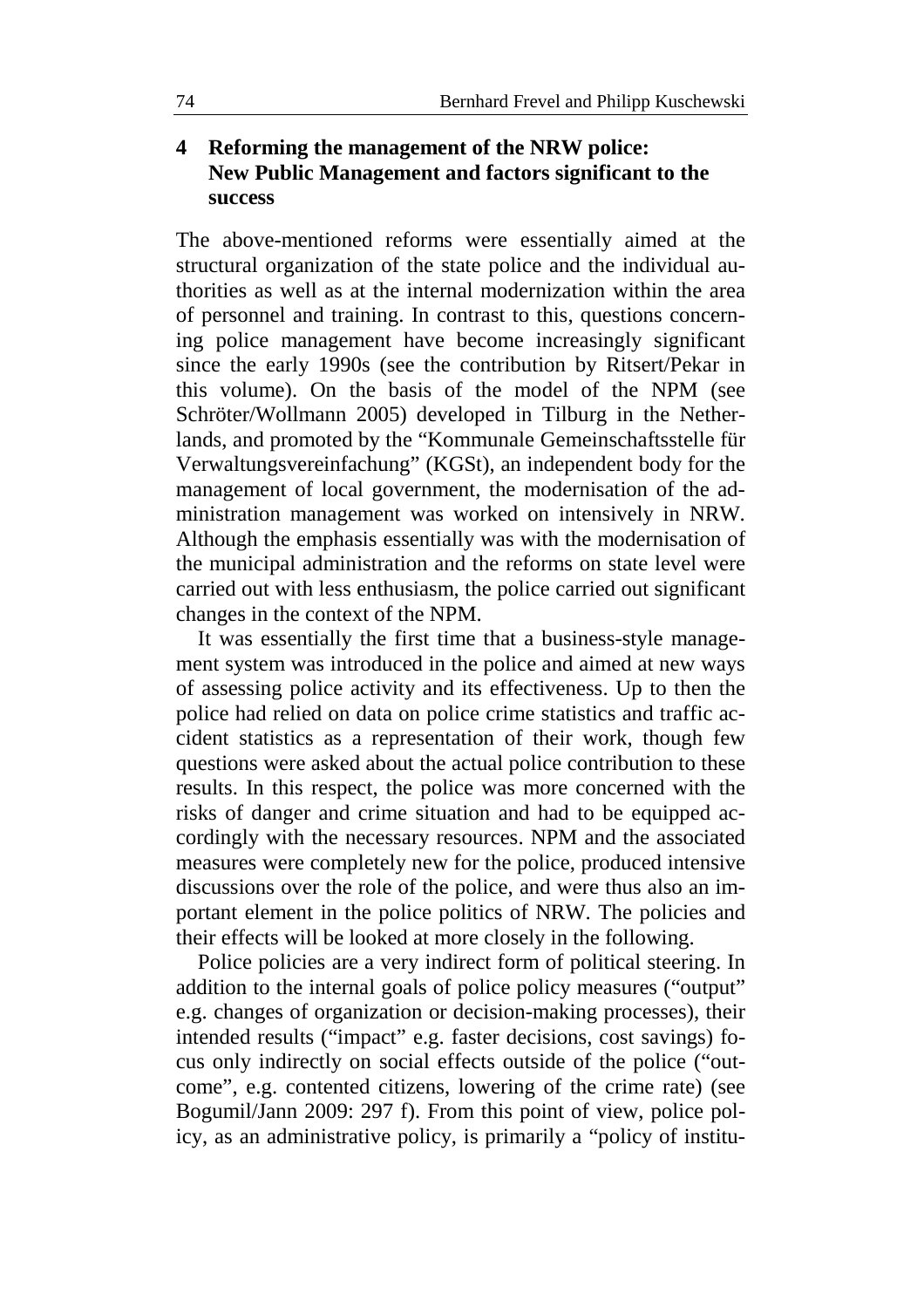tions". Through institutional changes, such things as effectiveness and efficiency of administrative action should only be influenced in the second step. In the third and final states, it is intended that these institutional changes in performance should ultimately have far-reaching effects on the whole of society.

With the effect on society in mind, the states, through the police (see Braun/Giraud 2009: 163 f.), exercise rights of sovereignty of the state and provide the necessary corresponding commodities (e.g. maintain and protect public order) and services (e.g. crime prevention and victim protection) (see Frevel 2009: 118 f.). Even this management philosophy specific to the police and aimed at the concept of the NPM, does not put the provision of such public goods and services into question. However, economic-oriented ways of thinking within the concept of the NPM create the chance, by means of reforms, to change the internal structures of the state in the way in which it supplies state goods and services (see Braun/Giraud 2009: 174). They are thereby at the same time an expression of a changed understanding of national steering, in this case of the state government and the higher ministerial bureaucracy in the interior ministry and were realised in the mid 1990s in NRW, particularly in the policy programme of the "New Steering Model" ("Neues Steuerungsmodell") (NSM) with the elements "decentralized resources responsibility", "budgeting", "target agreements", "output control "and "controlling".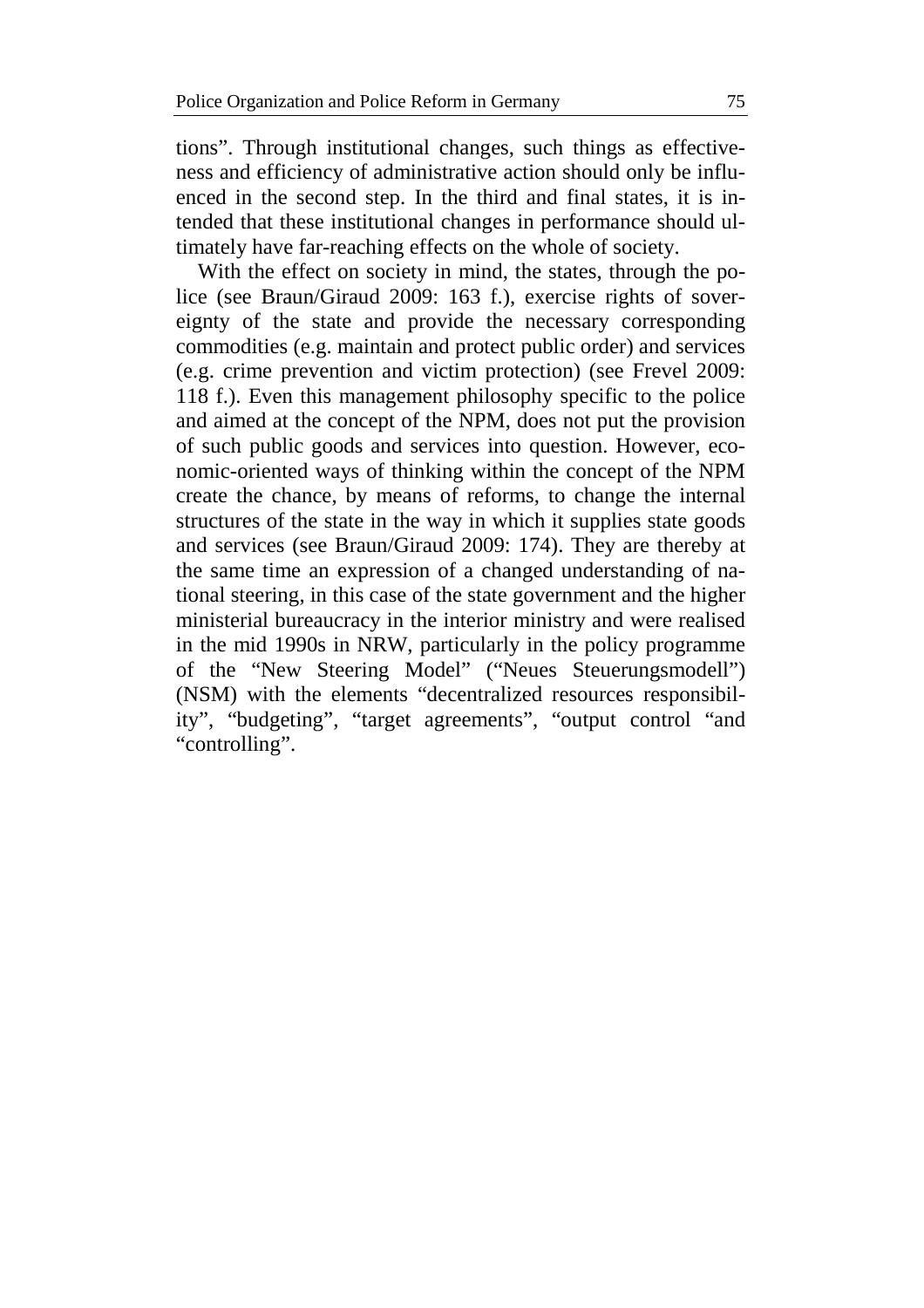| <b>NSM Element</b> | <b>Explanation</b>                                                 |
|--------------------|--------------------------------------------------------------------|
| Decentralised      | Implementation of the principle of delegating tasks,               |
| resource           | authority and responsibility                                       |
| responsibility     | Summary of areas of authority and responsibility                   |
|                    | concerning the use of personnel, financial resources               |
|                    | and equipment expenses on the lowest level possi-                  |
|                    | ble.                                                               |
| <b>Budgeting</b>   | Budget flexibility, e.g. transfer of unused funds to               |
|                    | the next financial year.                                           |
|                    | Promotion of cost consciousness and economising                    |
| Target agree-      | Steering aspect: Defining desired results (output) or<br>$\bullet$ |
| ments              | intended effects (outcome) and regulation of use of                |
|                    | resources                                                          |
|                    | Management aspect: Employees decide to a large                     |
|                    | extent themselves on how tasks should be carried                   |
|                    | out or rather performance output                                   |
| Output control     | Deployment of resources according to results or<br>$\bullet$       |
|                    | effects to be achieved                                             |
| Controlling        | Permanent systematic supply of steering and man-                   |
|                    | agement information                                                |
|                    | To put the responsible managers and employees in                   |
|                    | a position coordinate and carry out their tasks effi-              |
|                    | ciently and effectively                                            |

*Tab. 1: Elements of the NSM of the NRW Police* 

Source: Own representation. After: Schmidt 2000: 103 ff.

Against this background, the 'new' of the NPM of the NRW police – especially in comparison to the reforms accomplished to date – was particularly aimed at replacing the past detailed and hierarchical steering of the authorities from top to bottom, with a much more decentralised task management system (see Lange/Schenck 2004a: 235). The individual police authorities should become providers of public security and other services, by becoming responsible themselves for how the tasks were fulfilled locally (see Braun/Giraud 2009: 174). The introduction of the NPM thus created the internal organizational preconditions for the police to be able to aim their work at the locally relevant problems and customer needs.

In this regard, the NSM instrument of "target agreements" on all levels of the police organization was significant (see Lange/Schenck 2004a: 240 f.). At the top of the target agreement pyramid was the leadership of interior ministry or rather the police department therein. The targets were defined top-down from the district governments and the management levels of the dis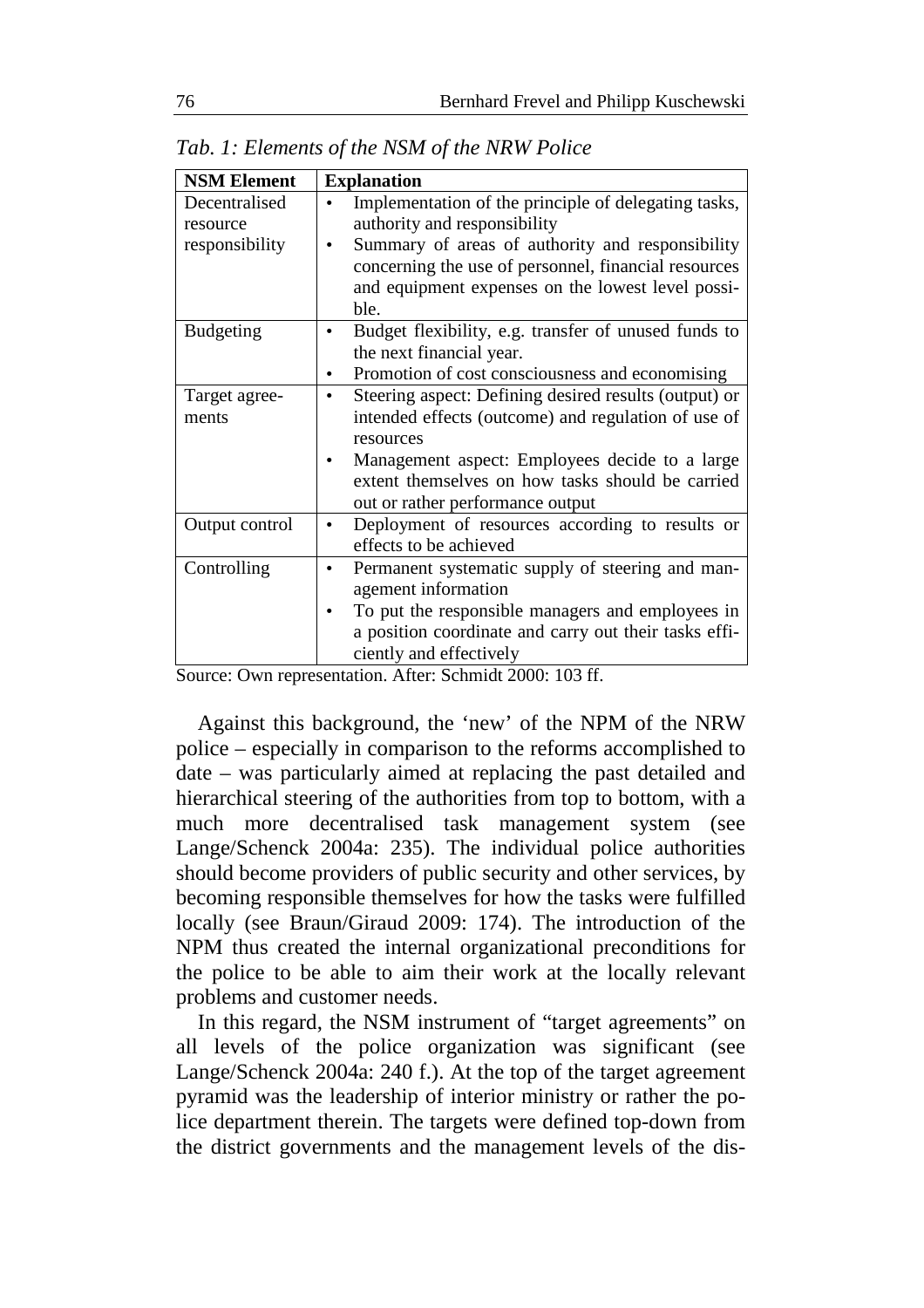trict police authorities according to regional and local criteria, and eventually passed on to the staff.

Since the agreed upon targets (e.g. reduction in the number of youth re-offenders, reduction of violent crime) were predominantly outcome-oriented, the question soon arose about the actual connections between police work and the hoped for effects. The police certainly has an influence for example on the development of the number of traffic-accidents, but their work is, in addition to the road or weather conditions, just one factor of many (see ibid.: 248 f.). Regarding the steering perspective, a significant dilemma became apparent: In police or administrative policy there are no clear, simple and stalwart findings on the effect relationship between steering activities (instruments) and their results (see Bogumil/Jann 2009: 298). This realisation was the death sentence for the target agreement process of the NSM.

Due to unclear or often rashly assumed cause-and-effect relationships, for instance in the areas of traffic (e.g. a fall in the accident or injury numbers) or crime (e.g. fall in the number of burglaries) it could happen that individual authorities or departments regularly did not achieve their given goals. Frustration and resignation on the part of the staff was often the result. Unclear and complex concepts ("output", "outcome", "budget" etc.) promoted this development and the lack of interest amongst staff (see ibid.: 254). Against this background and other problems (of acceptance), (see ibid.: 254 ff.) it gradually became apparent in the ministerial administration that there was no future for the target agreement procedure of the NSM as an instrument of management in the police (see Wehe 2006: 55 f.). Furthermore, 2005 brought new political signs: In the area of the police, the new CDU/FDP state government strove, among other things, for the dissolution of the project "Steering and Control" which was then currently running (see CDU/FDP 2005: 44).

Clearly a new interpretation of the governance of the police was concealed in the introduction of "Reorientation of steering and control of the NRW police"(see IM NRW 2005): A move away from the effect perspective ("outcome") towards a view of the police activities ("input") and the results ("output") (see Wehe 2006: 57). The reorientation is based to a certain extent on the fact that police policy, as an administrative policy, has a very indirect steering character. In this way, it is also outcomeoriented, but indirectly and in no way with clear predictable rela-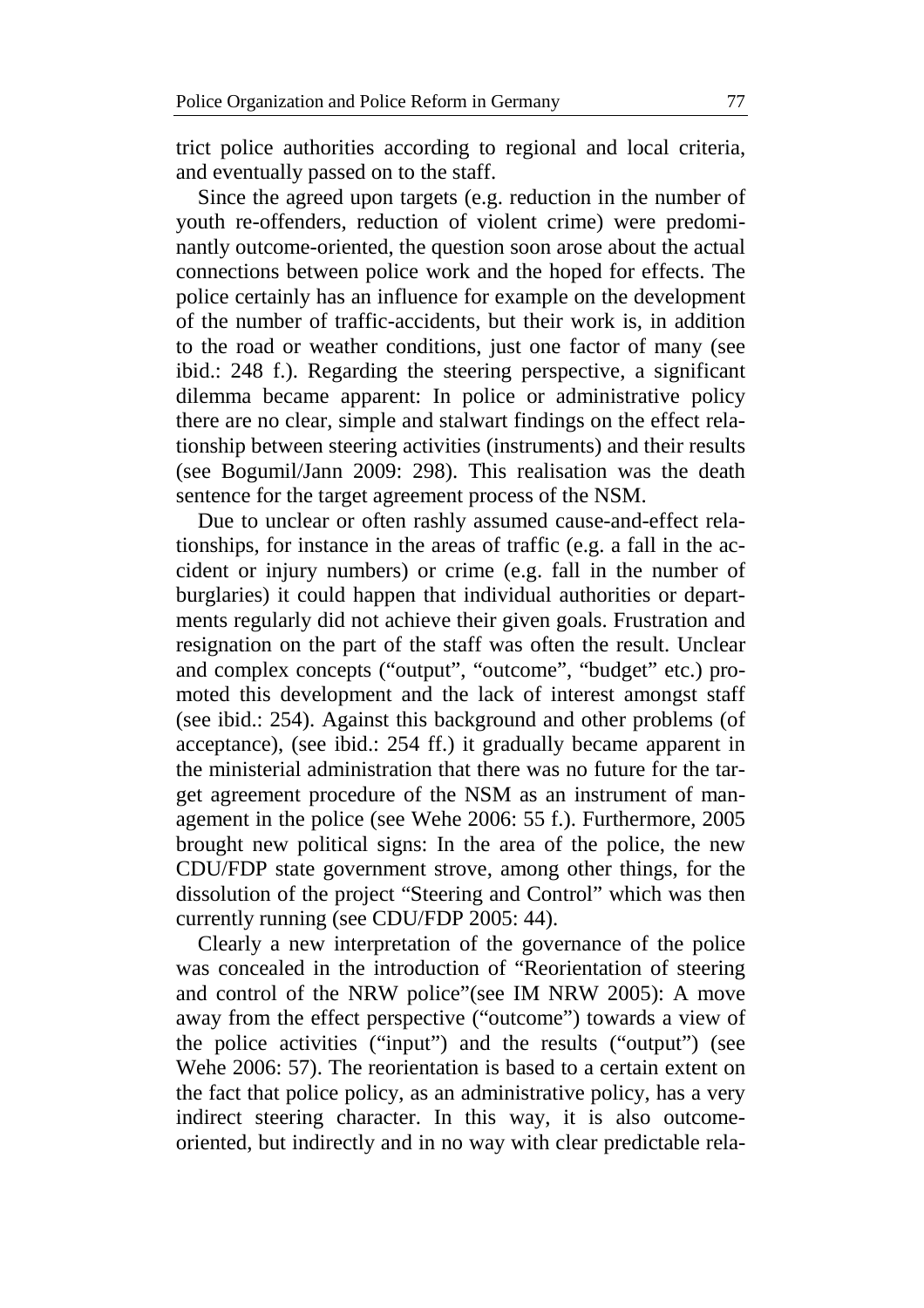tions between police-political aims and instruments. In view of this dilemma, the NRW police is currently no longer concentrating on factors with non-controllable or limited effects, but on factors, which can actually be influenced by the authorities (see ibid.: 57).

At present the district police authorities direct their work at safety programmes specifically developed by the authorities (see IM NRW 2005:2). These are based on an analysis of the local security situation in regard to crime prevention, fulfilling tasks, reducing traffic accidents and fighting crime, for which locally relevant strategic goals are formulated. Regarding the control of target achievement within the core areas of police work, the interior ministry as well as specialists from the police, have described the general factors crucial to success and detached from the local conditions (see ibid.). These indicators no longer concentrate mainly on the intended effects ("outcome"), but on areas which the police can verifiably influence (e.g. safe-guarding the accessibility for the citizens, taking fingerprints) (see ibid.: 1). The success factors are indexed, ranked nationally, evaluated by the supervisory authorities and if necessary discussed with the district police authorities (see ibid.: 2). At the end of the process the district police authorities compile a security assessment for their area on the basis of an output/effect examination. (What did they want to achieve? What was achieved? What are the consequences?). The results of this are then incorporated into the respective safety programmes.

The system of indices for success forms the basis for statewide management of the police by means of the instrument of benchmarking, which is more than just a performance comparison between the authorities through outcome-related frequencyratio. On the basis of frequency-ratios, police authorities – for the purpose of comparison – can easily recognize, where they stand or could stand in relation to other authorities. Success indices, in contrast, refer to certain products or activities, which inform the heads of an authority where they stand or could stand in dealing with *a certain problem*. In addition they do not correlate, unlike a frequency-ratio, with the number of inhabitants or the population density of the area concerned, which makes comparisons between authorities of different sizes possible (see Christe-Zeyse/Stock 2004: 130 f.). Thus in NRW the respective detection rate for selected crimes (e.g. burglary, theft of motor vehicles)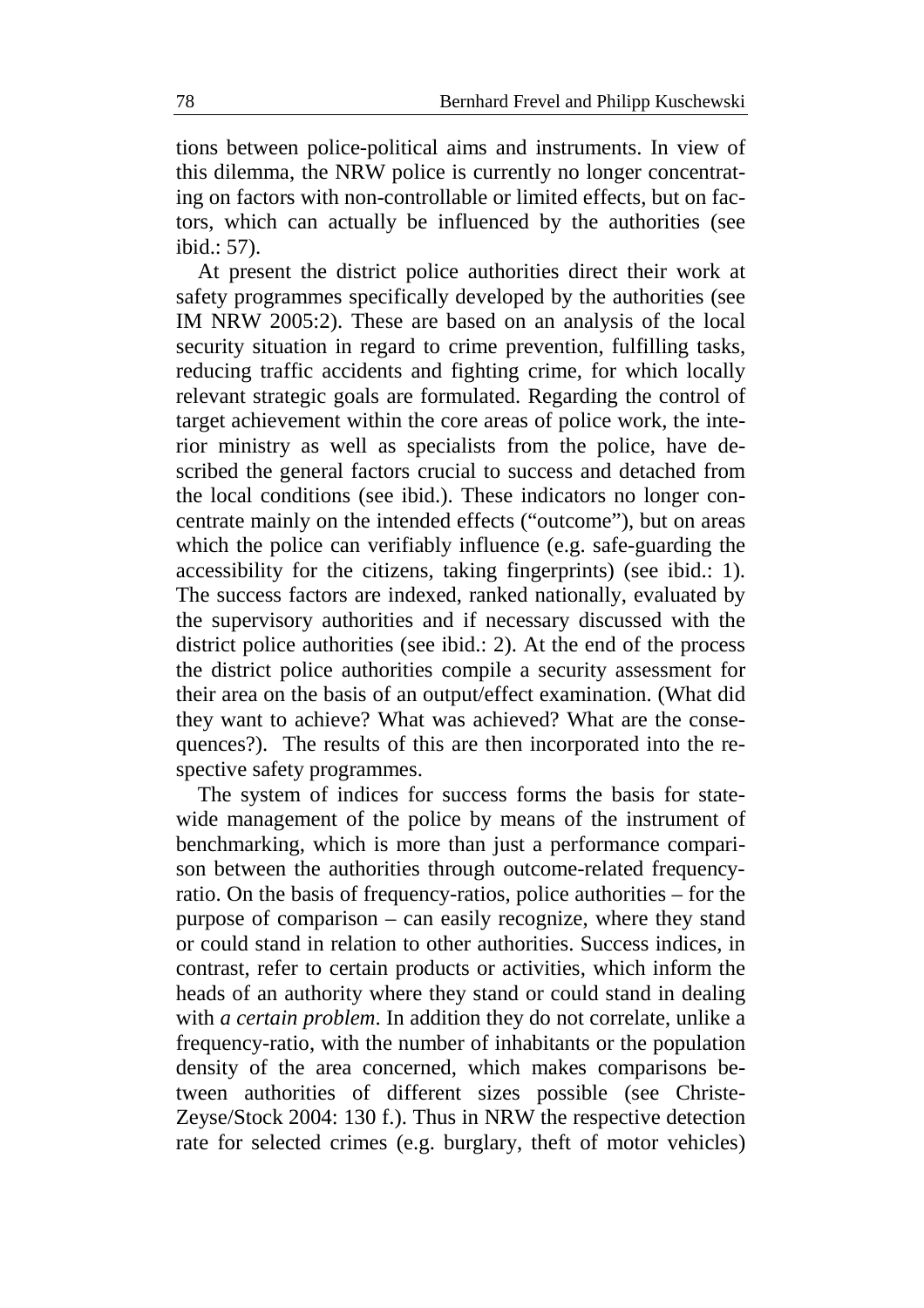are used as success indices, in order to draw conclusions on the quality of the investigation work.

The concerns that crimes, which are not taken into account on a state level are in danger of becoming insignificant or are neglected, are justified. However, it is natural that benchmarkingdata only provides information on areas with which one is mainly concerned and which one would like to optimize accordingly (see ibid.: 130). Those success factors relevant for the safety statistics of the NRW police represent those task areas currently identified by the Interior Ministry and experts from the police authorities, which are most likely to have positive effects for the development of public security in NRW by optimised treatment in the individual district police authorities.

In addition to the identification of factors crucial to success and the creation of indices, there is a third element of a possible benchmarking model for the police. This is information on the official strategies underlying police investigation work and the processes involved. The strategies provide information on the authority's approach to fighting certain crimes, while the processes show how problems are dealt with, which jobs are involved or how the information flow is organised (see ibid.: 131 f.).

Figures on the results, which are the basis for conclusions on the effect of the underlying strategies (see ibid.: 132), provide information in NRW on such things as:

- Age groups and number of offenders included in the implementation of a re-offender concept,
- the proportion of solved crimes and identified suspects for various crimes (e.g. violent crime, burglary),
- the number of road traffic fatalities, serious casualties and injuries amongst children, young people and adults.

Furthermore, the safety statistics provide procedural evidence on the way in which problems are treated. Thus indices are created for:

- the total number of personnel hours spent being present at hotspots and in areas perceived as dangerous,
- the proportion of the above-mentioned personnel hours in relation to the total number of personnel hours spent on police presence,
- the processing time for emergency calls (110),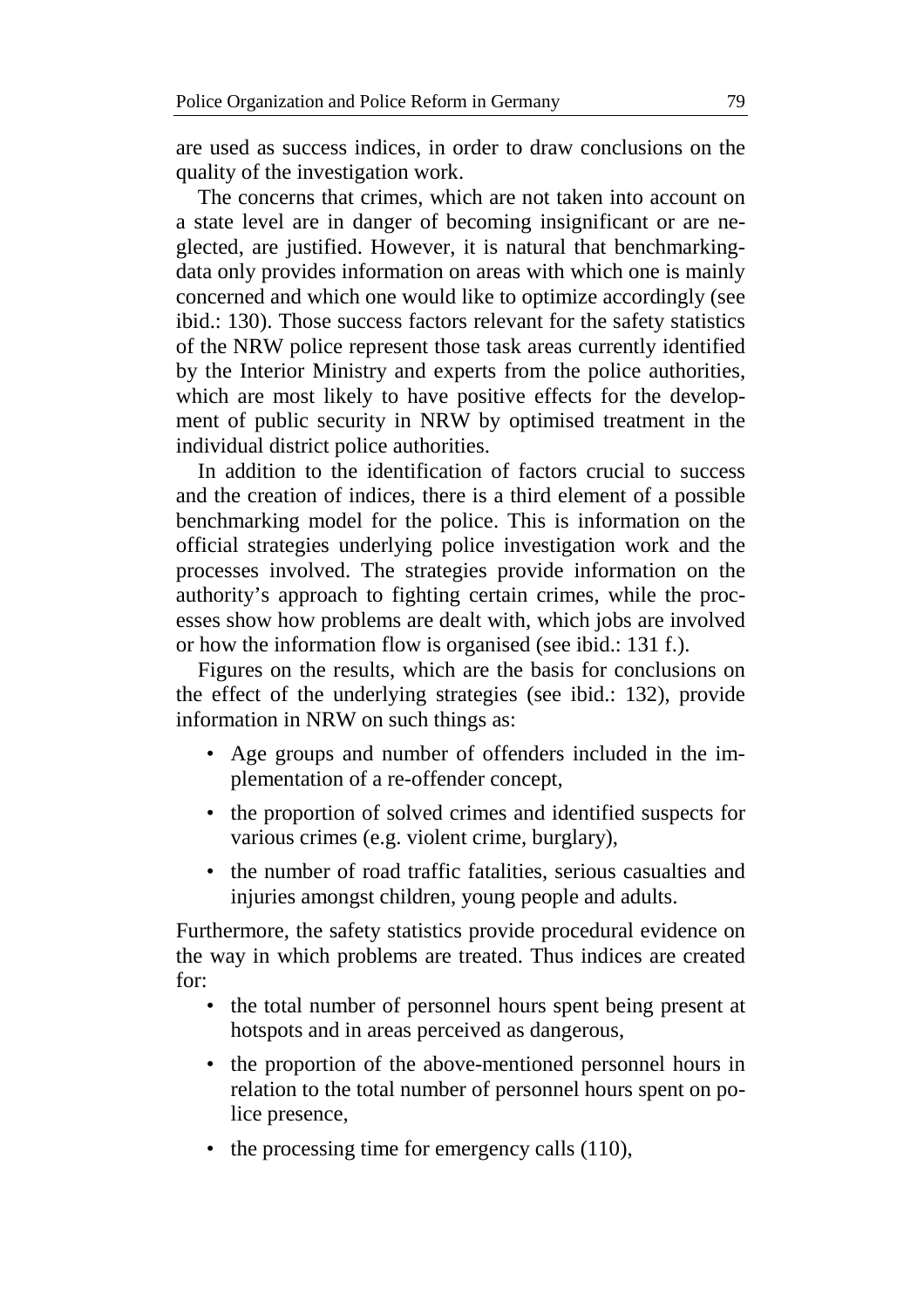• exhausting the possibilities of processes such as fingerprinting, photographing when dealing with suspects etc.

With regard to information on strategy and processes, one could certainly consider the introduction of further indices. Concerning information on the processes for example, there is an abundance of conceivable indices regarding personnel deployment, the average duration of a procedure or also staff satisfaction on the internal information flow (see ibid.). The question is however, where does one draw the line regarding the creation of indices. Too much of a good thing quickly leads to overcomplexity, and in the worst case, the system of benchmarking relinquishes its arbitrariness. If benchmarking is to be used as a serious control instrument, it may not be used as an end in itself.

In summary, the police-policy steering instrument of the "state provision of goods and services" has been modified in substantial points, through the reforms carried out in the light of the NSM, without however having to completely relinquish steering elements of the state. "Only the way steering is carried out has changed" (Braun/Giraud 2009: 175). In the shadow of state controls of factors relevant to success, the police are to be promoted to a service provider for "internal security", which acts according to local and various problem situations and customer needs. An increased measure of autonomy and a more direct connection to the clientele (see ibid.) are as it were the key aspects of a more efficient supply of state services by the NRW police force.

#### **5 Police development in NRW – ex post and ex ante**

#### *5.1 Dimensions and direction of the reform*

It becomes clear that the NRW police carried out various, not always uniformly directed reforms in the areas of structural organization, personnel, training and programme. The tendencies and goals of these reforms can be roughly defined with the terms modernization, civilization (in the sense of the police becoming more community-friendly), pluralisation and professionalization. In the main reforms the NRW police thereby followed the nationwide trends. Thus the transfer of training of the upper service level to specialised police universities took place in all states. Also the admission of women as regular police officers as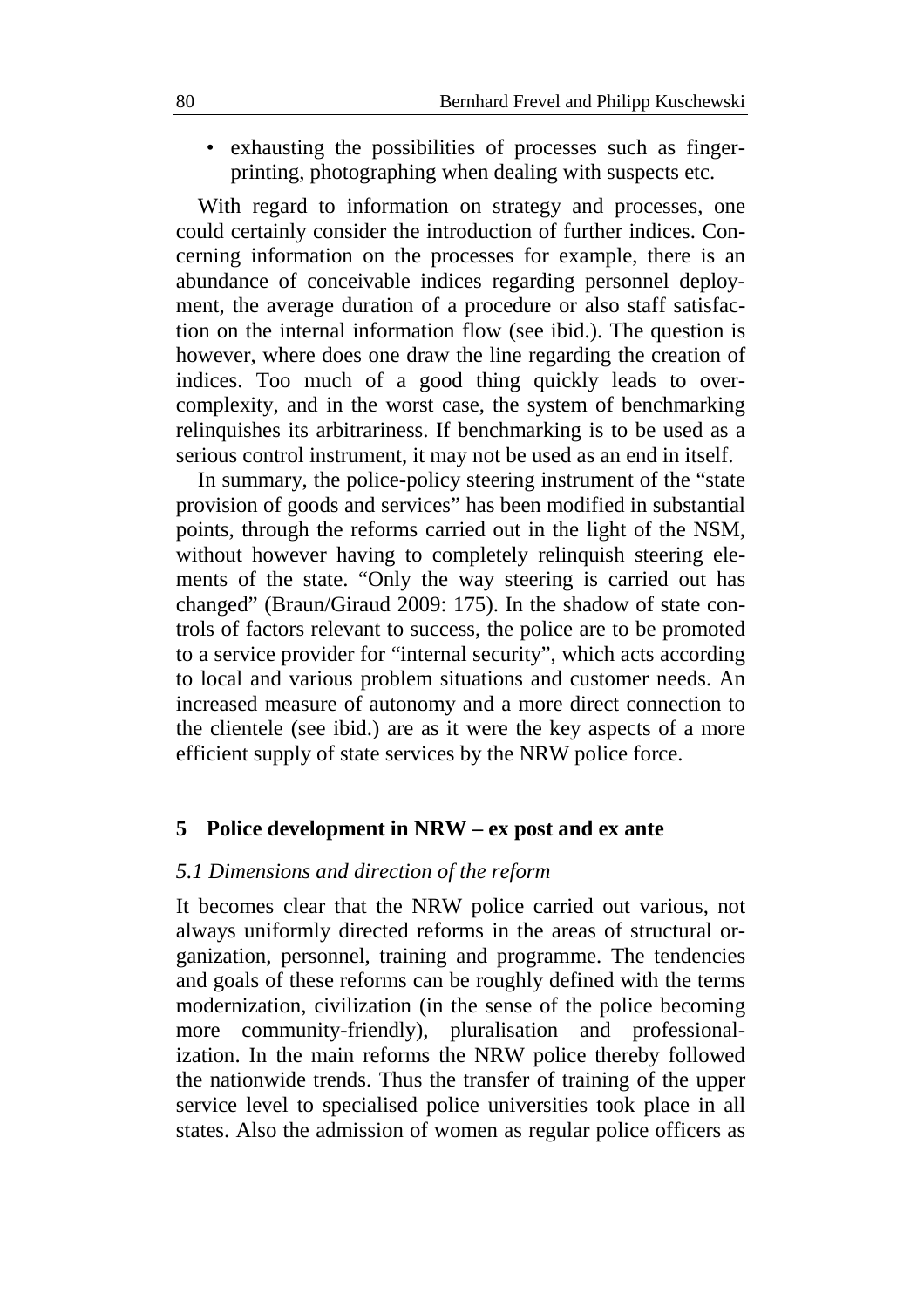well as immigrants according to resolutions of the Conference of the Interior Ministries, was promoted by all police forces.

Other areas, such as reforms in the structural organization or the implementation of the two-tier career path, are clearly influenced by the state and shaped by party politics. Thus, had the social-democratically led government of 2006/07 continued, there would probably have been the police constabularies covering larger areas (Flächenpräsidien), while the CDU favoured the smallscale orientation of the district police authorities, particularly because of their strong position in filling the positions of the district administrators. The trade union demand for the two-tier career path was pushed ahead under the leadership of the SPD and continued in NRW by the CDU - also because the process was at an advanced stage. After changes in government in other states which had introduced the dual career path, the implementation was often pursued less intensively by the CDU or combined with other elements.

The successes of the reform processes can not always be clearly determined, since very different criteria can be used to assess it. Hence, measuring outcome, for example, on the number of criminal offenses and their detection rate are not subjected to such significant changes, that a conclusion to make organizational changes would be justified (see IM NRW 2004, 2009). Staff satisfaction within the police could also be an indicator. A survey of staff in the years 2001/2002 showed some dissatisfaction with the steering, leadership and the respective arrangements of organizational aspects (NRW police 2003, LDS 2002): "The rather poor rating by staff […] refers here particularly to optimising the general organizational set-up" (NRW police 2003: 9). Whether this dissatisfaction was reduced after the introduction of the management model still needs to be analysed empirically, though initial non-representative feedback does not suggest this. Also the repeated demand by the state governments that with an organizational reform, there should be more police officers patrolling the streets and in the local police stations and that overheads should be reduced, did not really come true. Lange /Schenck (2004: 208) observed that for the reform of the early 1990s, "the objectives of an intensified police presence […] based on the original goals, were not able to be realised". A similar result can also be expected for the 2007 reform.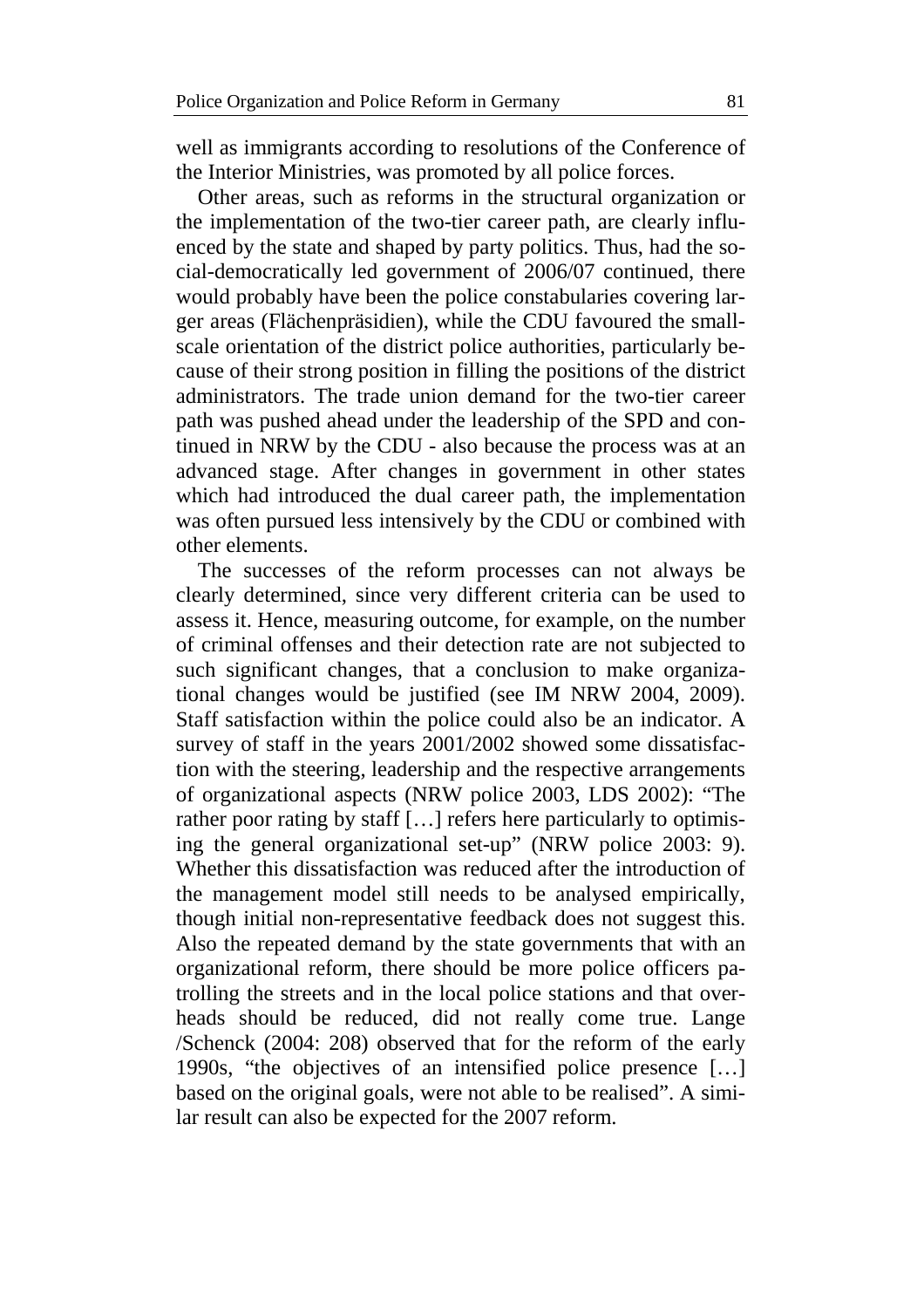Prominent changes in the area of the steering of the NRW police by the Interior Ministry are not linear and stringent. The NPM, introduced with great euphoria – on the part of the state government – was accompanied by substantial unrest, various forms of response and a fall in staff satisfaction. In its bureaucratic arrangements concerning the process of target-agreements, the system is very complex and unclear, and thus the desired steering and controlling effects could not be sufficiently achieved. The change in government in 2005 offered the police leadership in the Interior Ministry a way out. The subsequent changes in the steering philosophy give unclear signals to the authorities concerning the actual goals. On the one hand the steering philosophy calls for the local and regional development of safety programmes, but on the other hand promotes a concentration of the elements for different spheres of activity and crime with the state comparison of quantities of the factors crucial to success. Evaluations or other surveys will have to be awaited, in order to determine the steering effect or suggest modifications.

#### *5.2 Outlook of the police reforms*

In the next few years, the police will be under strong pressure to make changes, the reasons for which have to do with both the general political and organizational conditions, as well as the changing security situation. Some of the challenges are already apparent, while others can just be assumed. Time will tell if the following assumptions prove to be true:

- In the area of structural organization, NRW will follow the trend of other states and establish police constabularies covering larger areas and thereby release itself from the territorial ties to local authorities and districts.
- The "pillarization" of public protection, traffic management and criminal investigation will lead to problems in the internal structuring of the authorities, which will be institutionalized either by a more drastic separation of competencies or reduced by the installation of regional coordinating committees or organisational prototypes.
- While the processes of the integration of women and immigrants into the police force continue and are regarded as normality, finding sufficient new recruits is becoming difficult due to demographic reasons. Relying on high-school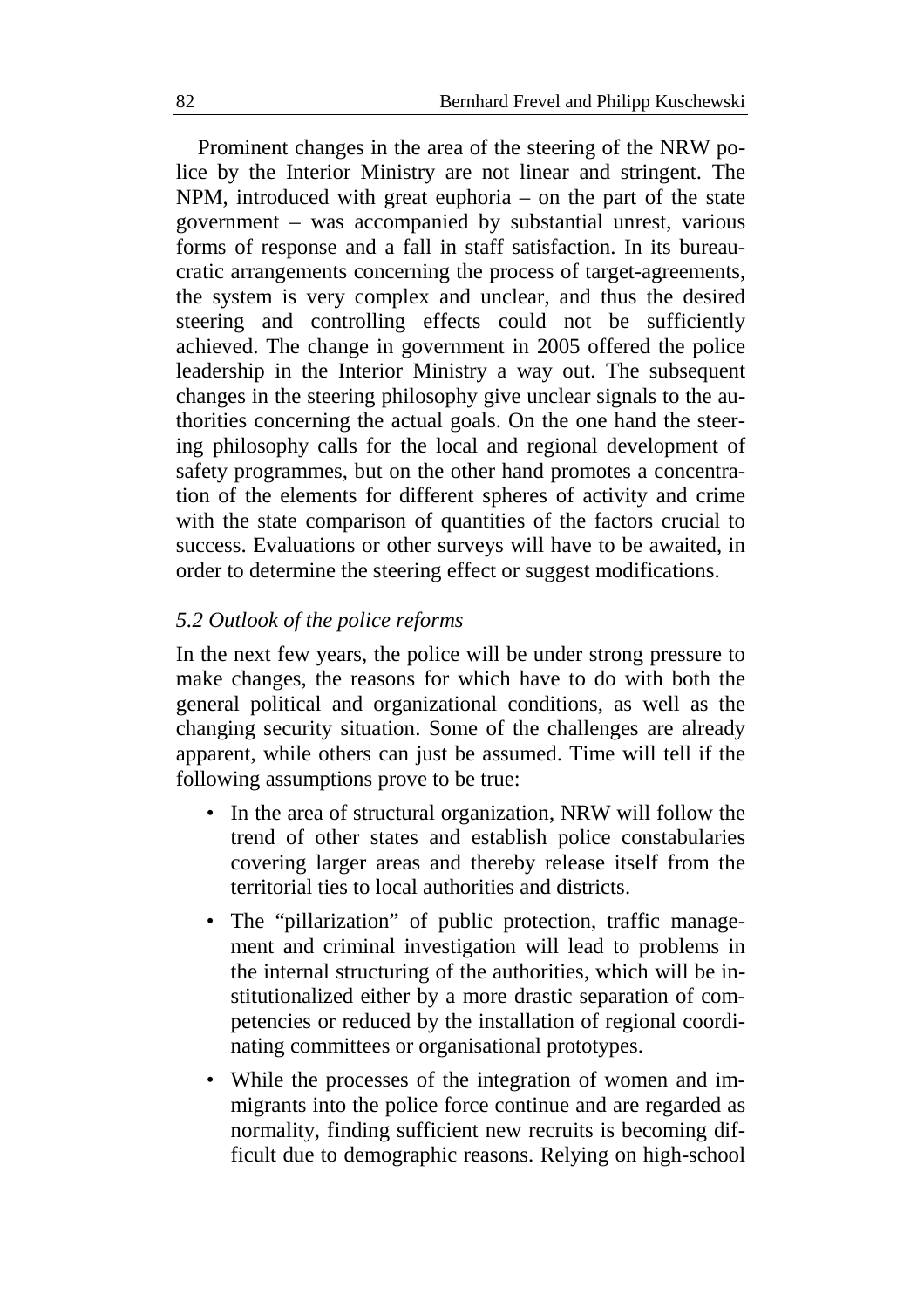graduates will not be sufficient to fill the positions, so that in a few years the two-tier career system will have to be reanalysed.

- For demographic and other reasons, the public demand in the aging society for a community-friendly policing will grow, which should coincide with more police presence and low-threshold accessibility. However this demand is inconstant with a changing crime and threat level, as well as with the necessity for police self-protection.
- Local and private security "providers" will gain in significance, initially supplementing, and if necessary will even replace the police in certain operational roles.
- As a result of the threat of terrorism and other security issues, international and European police cooperation (e.g. Europol), as well as a rising (academic-based) specialization of the police in the area of crime investigation, the structure of the police in Germany will lead to a shift in authority to the national police forces, in particular the Federal Criminal Police Office. The state police fall between the millstones of increasing municipalisation and privatisation on the one hand, and centralisation on national and European levels on the other, so that a review of the tasks will become the central topic of police reform considerations.

## **References**

- Bogumil, Jörg and Werner Jann: Verwaltung und Verwaltungswissenschaft in Deutschland. Einführung in die Verwaltungswissenschaft. Wiesbaden 2009.
- Braun, Dietmar and Oliver Giraud: Politikinstrumente im Kontext von Staat, Markt und Governance. In: Schubert, Klaus and Nils Bandelow (Eds.): Lehrbuch der Politikfeldanalyse 2.0. München 2009, pp. 159-186.
- Cachet, Lex et al.: Het betwiste politiebestel. De organisatie van de politie in Nederland, België, Denemarken, Duitsland en het Verenigd Koninkrijk vergeleken. Amsterdam 2009.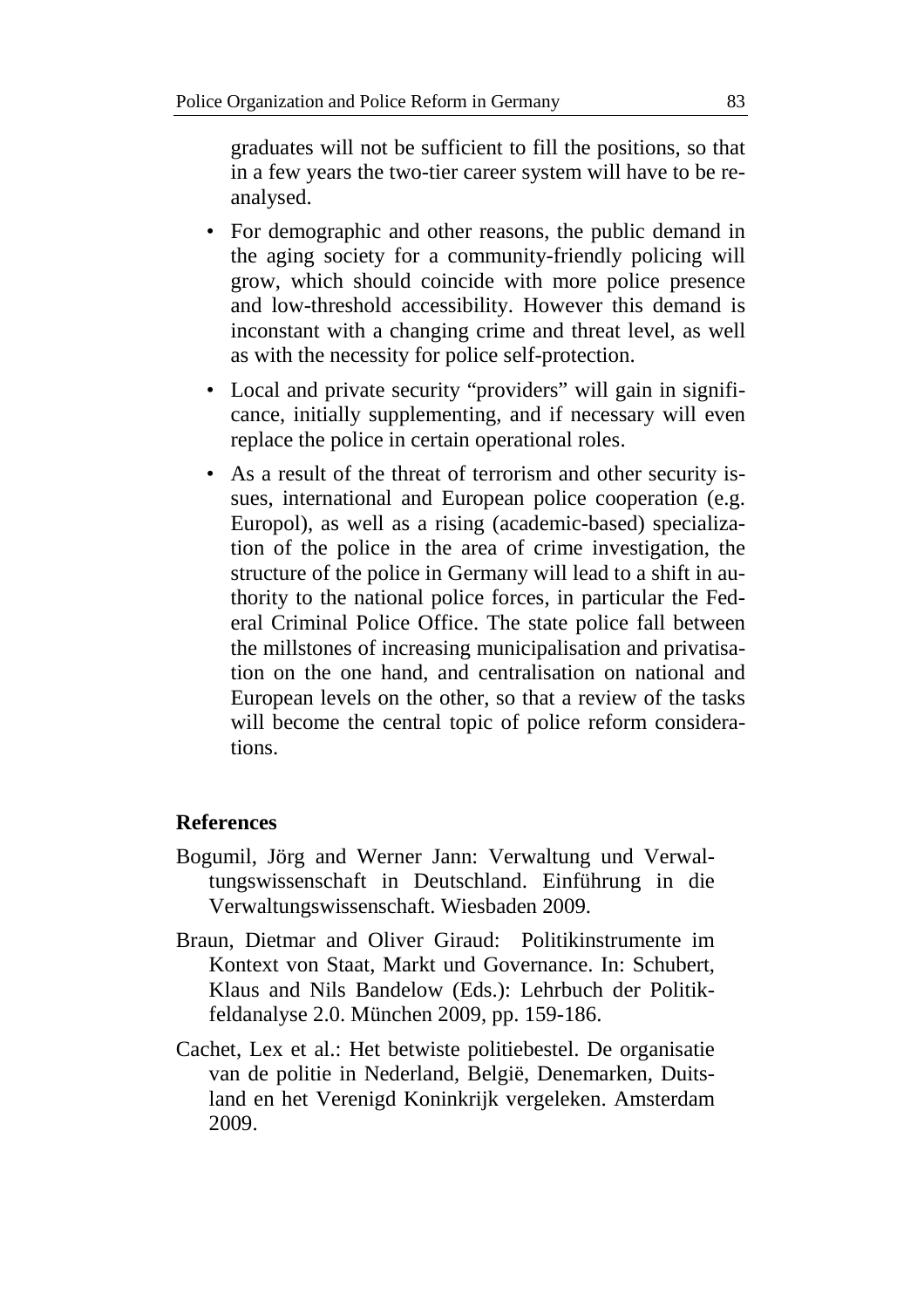- CDU/FDP: Koalitionsvereinbarung zur Bildung einer neuen Landesregierung in Nordrhein-Westfalen. Düsseldorf, 2005. URL: www.cdunrw.de/media/Koalitionsvereinbarung.pdf, 04.10.2006
- Christe-Zeyse, Jochen and Oliver Stock: Mal sehen, wie's die anderen machen. Benchmarking und Vergleichsringe als Mittel zur Qualitätssicherung. In: Die Polizei. 95. Jg., Nr. 5, 2004, pp. 125-134.
- Dietel, Alfred and Michael Kniesel: Der Brokdorf-Beschluß des BVerfG und seine Bedeutung für die polizeiliche Praxis. In: Die Polizei, Heft 11/1985, pp. 335-344.
- Frevel Bernhard and Hermann Groß: "Polizei ist Ländersache" – Politik der Inneren Sicherheit. In: Hildebrandt, Achim and Frieder Wolf (Eds.): Die Politik der Bundesländer. Staatstätigkeit im Vergleich. Wiesbaden 2008, pp. 67-88.
- Frevel, Bernhard: Kooperative Sicherheitspolitik in Mittelstädten. Vergleichende Fallstudien zu den Grundlagen, der Gestaltung und den Wirkungen von Ordnungspartnerschaften und Kriminal-präventiven Räten. In: ders. (Ed.): Kooperative Sicherheitspolitik in Mittelstädten. Studien zu Ordnungspartnerschaften und Kriminalpräventiven Räten. Frankfurt am Main 2007, pp. 13-212.
- Frevel, Bernhard: Politikfeldanalyse Innere Sicherheit. In: Frevel, Bernhard et al. (Eds.): Politikwissenschaft. Studienbuch für die Polizei. Hilden 2009, pp. 113-121.
- Frevel, Bernhard: Polizei und Organisation. In: Frevel, Bernhard u.a.: Soziologie. Studienbuch für die Polizei. Hilden 2002, pp. 74-100.
- Geschäftsstelle der Ständigen Konferenz der Innenminister und -senatoren der Länder. Fortschreibung des Programms Innere Sicherheit 1994. Postdam 1993.
- Geschäftsstelle der Ständigen Konferenz der Innenminister und -senatoren der Länder. Fortschreibung des Programms Innere Sicherheit 2008/2009. Postdam 2009.
- Gintzel, Kurt and Herrmann Möllers: Das Berufsbild der Polizei zwischen Sein und Sollen. Was nicht im Saarbrücker Gutachten steht. In: Die Polizei, Heft 1/1987, pp. 1-28.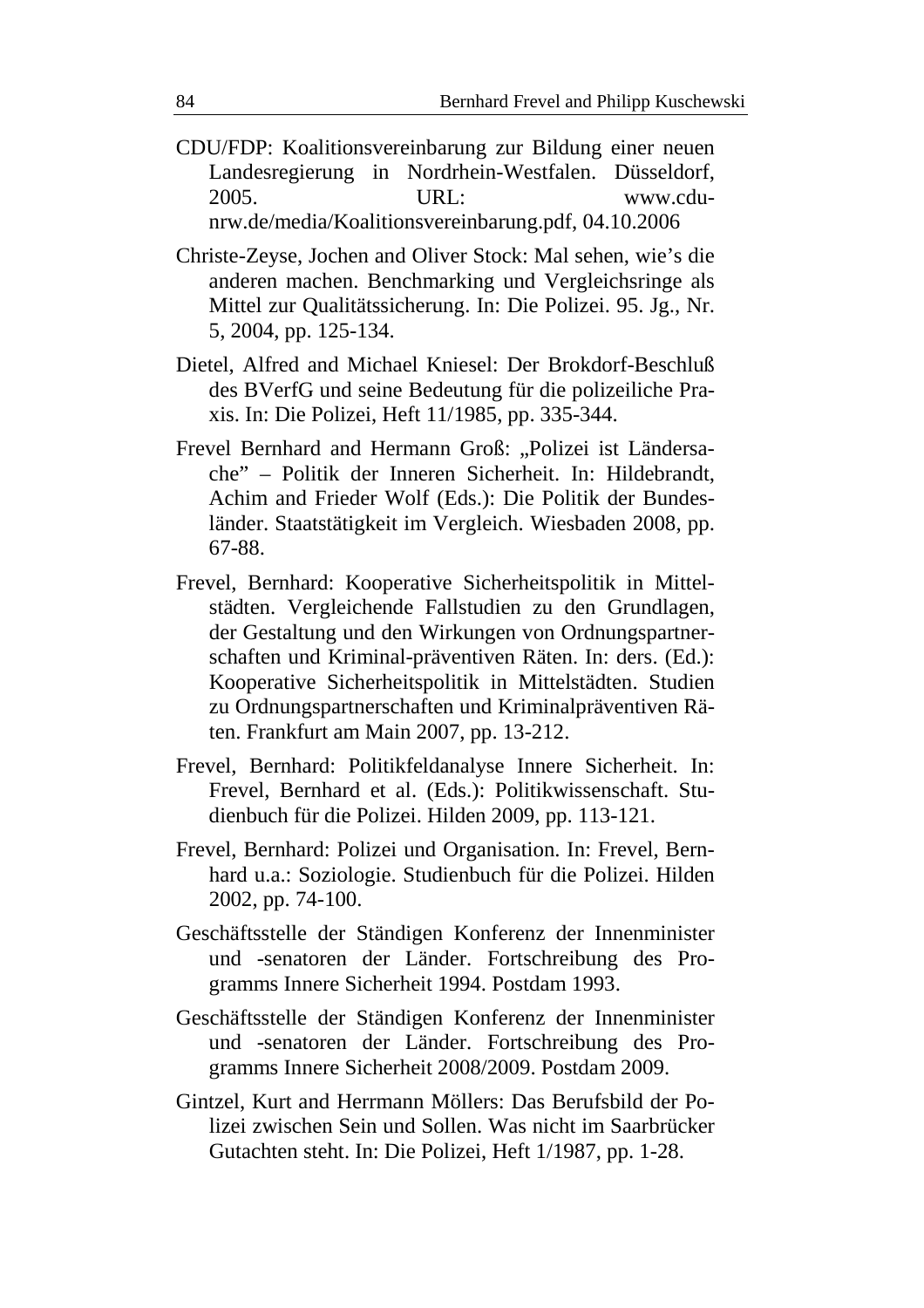- Groß, Hermann, Bernhard Frevel and Carsten Dams (Hg.): Handbuch der Polizeien Deutschlands. Wiesbaden 2008.
- Groß, Hermann: Deutsche Länderpolizeien. In: Aus Politik und Zeitgeschichte, Heft 48/2008, pp. 20-26.
- Groß, Hermann: Zwischen Spezialität und Normalität: Migrationsbeamte in der hessischen Polizei. In: Frevel, Bernhard and Hans-Joachim Asmus (Eds.): Empirische Polizeiforschung X: Einflüsse von Globalisierung und Europäisierung auf die Polizei. Frankfurt a.M. 2008, pp. 56- 67.
- GV.NRW 2006: Gesetz zur Änderung des Polizeiorganisationsgesetztes und zur Änderung weiterer Vorschriften über die Organisation der Polizei vom 23. Mai 2006. No. 15 of 29. June 2006, pp. 266-267
- GV.NRW 2007: Gesetz zur Änderung des Polizeiorganisationsgesetztes und zur Änderung weiterer Vorschriften über die Organisation der Polizei from 29. March 2007. No. 10 of 17. April 2007, pp. 140-142
- IM NRW Innenministerium des Landes Nordrhein-Westfalen (Ed.): Polizei in Nordrhein-Westfalen. Professionell – bürgerorientiert – rechtsstaatlich. Düsseldorf 2008.
- IM NRW 2003: Antrag der Koalitionsfraktionen "Polizeistrukturreform für mehr Sicherheit in Nordrhein-Westfalen" from 02. September 2003, Drs. 13/4352. Beschluss des Landtages Nordrhein-Westfalen from 15. October 2003. Az.: 43.1-0300 from 03. December 2003.
- IM NRW 2004: Ausschuss für Innere Verwaltung und Verwaltungsstrukturreform. 59. Sitzung vom 24. Juni 2004. Bericht zum stand des Modellversuchs "Andere Führungsstrukturen" bei den Polizeipräsidien Aachen und Köln. Az. 43.1-0300- from 02. December 2004.
- IM NRW 2005a: Neuausrichtung von Steuerung und Führung der Polizei NRW. Konzentration auf die Erfolgsfaktoren polizeilicher Kernaufgaben. Az.: 41.1-59.03.02 from 30. September 2005.
- IM NRW 2005b: Sitzung des Innenausschusses am 03. November 2005. Az. 43-58.08.01 from December 2005.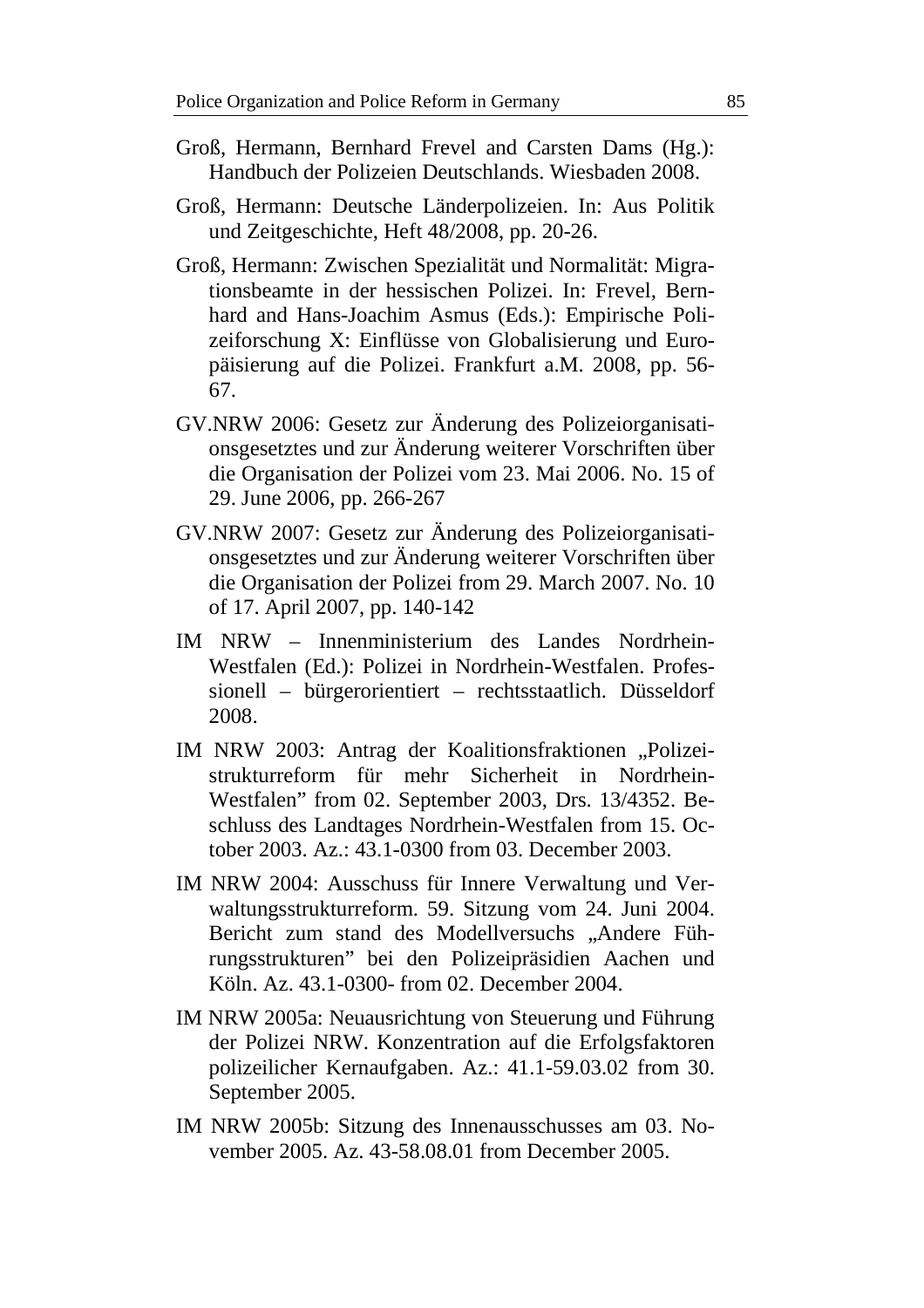- IM NRW 2006a: Grundsätze der Polizeiarbeit. Az.: 4-59.01 from 17. May 2006.
- IM NRW 2006b: Sitzung des Innenausschusses am 03. November 2005. Az.: 43-58.08.01 from 06. February 2006.
- IM NRW 2009: Organisationsänderung in Kreispolizeibehörden (KPB). Az.: 43-58.08.01 from 02. April 2009.
- Jaschke, Hans-Gerd: Management Cops. Anmerkungen zu einer polizeilichen Funktionselite. In: Christe-Zeyse, Jochen (Ed.): Die Polizei zwischen Stabilität und Veränderung. Ansichten einer Organisation. Frankfurt am Main 2006, pp. 135-162.
- Jungk, Fabian: Police Private Partnership. Eine Untersuchung anhand verschiedener Modelle. Köln 2002.
- Kanter, Rosabeth Moth: Men and Women of the Corporation. New York 1977.
- KGSt Kommunale Gemeinschaftsstelle für Verwaltungsvereinfachung (Ed.): Das Neue Steuerungsmodell. Begründung, Konturen, Umsetzung. Köln 1993.
- Kienbaum Unternehmensberatung GmbH: Funktionsbewertung der Schutzpolizei. Studie im Auftrag des Innenministers des Landes Nordrhein-Westfalen. 8.7.1991.
- König, Klaus und Joachim Beck: Modernisierung von Staat und Verwaltung. Baden-Baden 1997.
- Kost, Andreas: Kommunalpolitik in Nordrhein-Westfalen. In: Kost, Andreas and Hans-Georg Wehling (Eds.): Kommunalpolitik in den deutschen Ländern. Opladen 2003, pp. 197-219.
- Lange, Hans Jürgen: Innere Sicherheit im Politischen System der Bundesrepublik Deutschland. Opladen 1999.
- Lange, Hans-Jürgen and Jean-Claude Schenck: Neue Steuerungsmodelle in der Polizei. In: Lange, Hans-Jürgen (Ed.): Die Polizei der Gesellschaft. Opladen 2003, pp. 247-263.
- Lange, Hans-Jürgen and Jean-Claude Schenck: Polizei im kooperativen Staat. Verwaltungsreform und Neue Steuerung in der Sicherheitsverwaltung. Wiesbaden 2004a.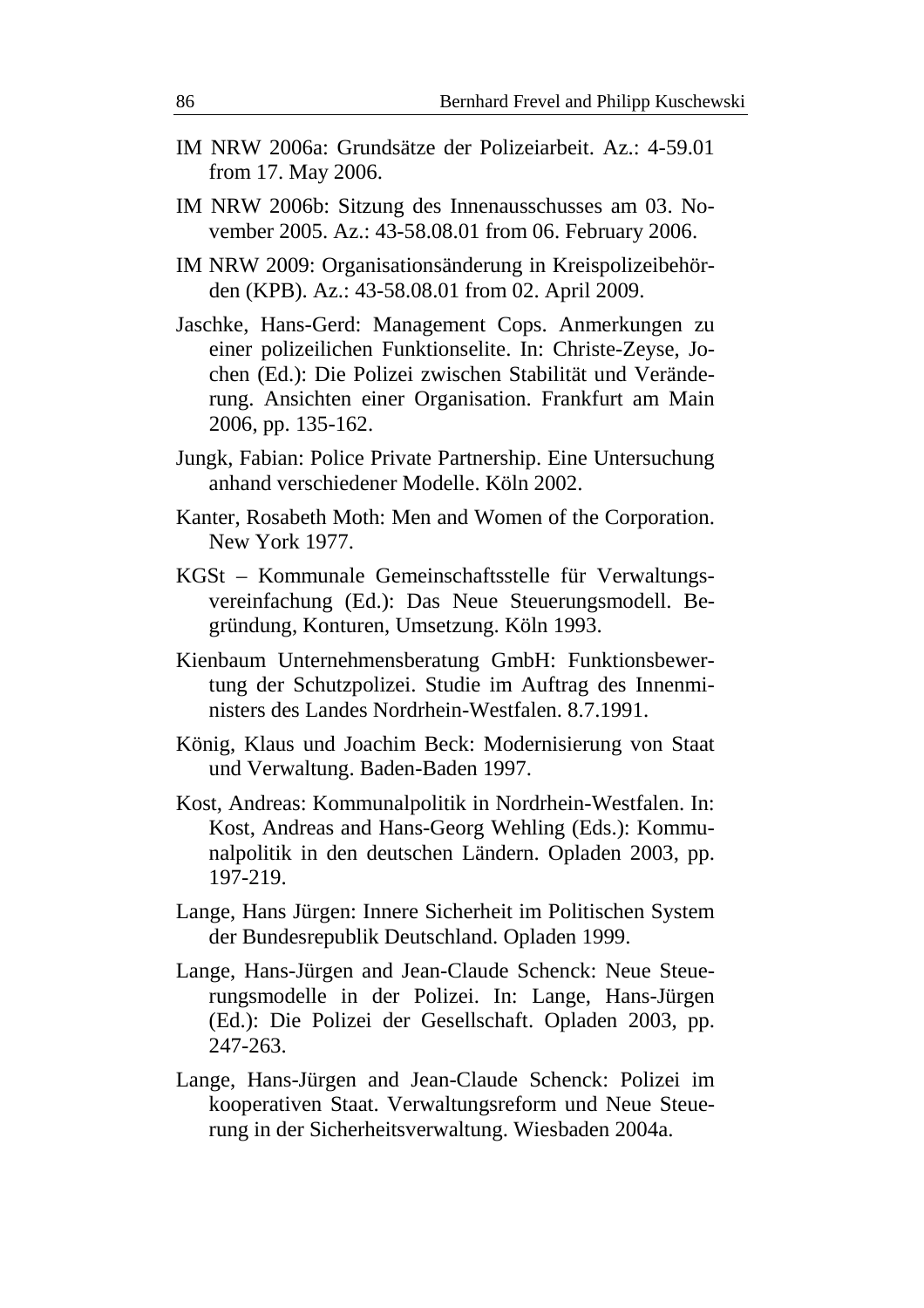- Lange, Hans-Jürgen and Jean-Claude Schenck: Verwaltungsreform als Polizeipolitik. Neue Steuerung und die Alternativen zur Betriebsökonomie. In: Kuratorium der Polizei-Führungsakademie (Ed.): Organisations-entwicklung und die Probleme der Gestaltung von Veränderungsprozessen bei der Polizei. Dresden 2004b, pp. 53-75.
- LDS Landesamt für Datenverarbeitung und Statistik NRW (Ed.): Mitarbeiterbefragungen bei der Polizei NRW 2001/02. Erster Landeszwischenbericht. Düsseldorf 2002. https://www.polizei-nrw.de/im/stepone/data/ downloads/89/00/00/ mitarbeiterbefragungergebnisbericht.pdf (Abruf 28.4.2009)
- Lenk, Klaus: New Public Management in der eingreifenden Verwaltung. In: Lenk, Klaus and Rainer Prätorius (Eds.): Eingriffsstaat und öffentliche Sicherheit. Beiträge zur Rückbesinnung auf die hoheitliche Verwaltung. Baden-Baden: 1998, pp. 159-184.
- Lorei, Clemens: Polizei zwischen Erfahrungsberuf und Wissenschaftsbedarf. In: Frevel, Bernhard and Karlhans Liebl (Eds.): Empirische Polizeiforschung IX: Stand und Perspektiven der Polizeiausbildung. Frankfurt a.M. 2007, pp. 39-63.
- LT NRW Landtag NRW Drs. 13/4399: Antrag der Fraktion der FDP. Polizei neu aufstellen. Polizeireform jetzt.
- LT NRW Drs. 13/6493: Antrag der Fraktion der CDU. Für eine bürgernahe Polizei in NRW.
- LT NRW Drs. 13/6530: Entschließungsantrag der Fraktion der FDP. Polizeireform: Weniger verwalten, mehr fahnden.
- LT NRW Drs. 14/1878: Entschließungsantrag der Fraktion der CDU und der Fraktion der FDP. Drei-Säulen-Modell gewährleistet Zukunftsfähigkeit der Polizei in Nordrhein-Westfalen.
- LT NRW Protokoll 13/142: Kommissionsbericht zur Neuordnung der Polizeiführung und Polizeiverwaltung sorgfältig prüfen. Mehr Sicherheit in NRW, pp. 13781-13795.
- LT NRW Protokoll 14/4a: Neuordnung der Polizei für mehr Sicherheit umsetzten, pp. 175-187.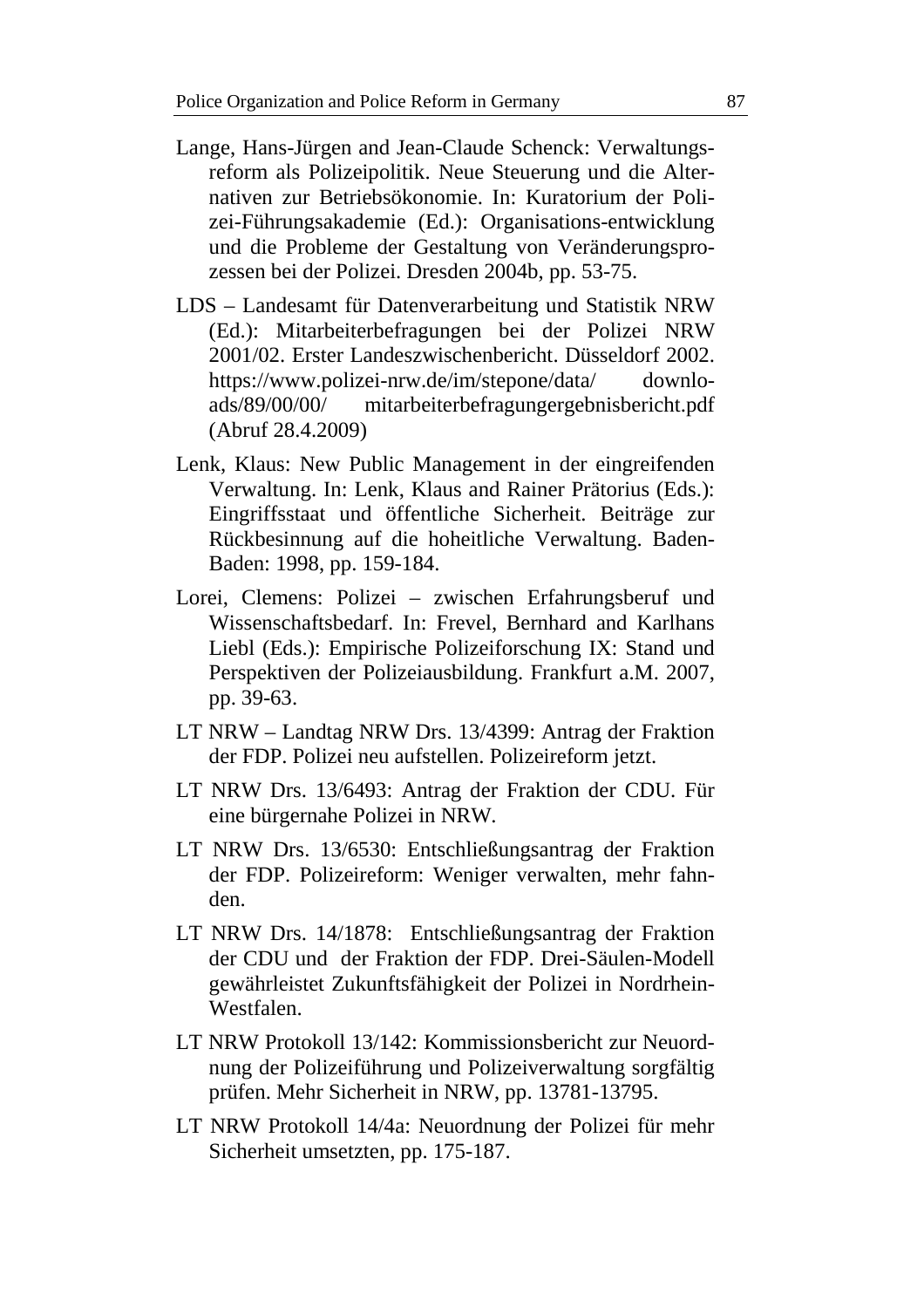- LT NRW Protokoll 14/4b: Regierungserklärung zur 14. Wahlperiode des Landtags Nordrhein-Westfalen, pp. 139- 158.
- Ohlemacher, Thomas u.a.: Zweigeteilte Laufbahn in Niedersachsen. Ergebnisse des Projekts "Ausbildungsprofil Fakultät Polizei der Niedersächsischen FHVR", in: Frevel, Bernhard and Karlhans Liebl (Eds.): Empirische Polizeiforschung IX: Stand und Perspektiven der Polizeiausbildung. Frankfurt a.M. 2007, pp. 74-97.
- Pieper, Hans-Gerd: NRW. Polizei- und Ordnungsrecht. Münster 2006.
- Polizei NRW (Ed.): 1. Landeszwischenbericht. Organisationspsychologische Einschätzungen und Umsetzungsempfehlungen. Düsseldorf 2003. www.polizei-nrw.de/im/step one/data/downloads/ 88/00/ 00/mitarbeiterbefragungeins chaetzungen.pdf (Abruf: 28.4.2009)
- Reuter, Manfred: Modernisierung der Landesverwaltung. Eine Implementationsstudie am Beispiel der Polizei in Nordrhein-Westfalen (NRW). Hagen 2007. (http://deposit .fernuni-hagen.de/249/)
- Savelsberg, Hans-Willi: Polizei 2000. Desorientierte Neuorganisation oder neuorganisierte Desorientierung? Aachen 1995.
- "Scheu-Kommission": Neuorganisation der Polizei. Bericht der Kommission. Düsseldorf 2004.
- Schmidt, Dieter: Das Neue Steuerungsmodell der Polizei NRW. In: Kißler, Leo/Kersting, Norbert/Lange, Hans-Jürgen (Eds.): Politische Steuerung und Reform der Landesverwaltung. Baden-Baden 2000, pp. 95-110.
- Schröter, Eckhard und Hellmut Wollmann: New Public Management. In: Blanke, Bernhard et al. (Eds.): Handbuch zur Verwaltungsreform. Wiesbaden 2005.
- Schulte, Wolfgang: Nordrhein-Westfalen. In: Groß, Hermann u.a. (Ed.): Handbuch der Polizeien Deutschlands. Wiesbaden 2008, pp. 289-316.
- Wehe, Dieter: Führung und Steuerung. Aktuelle Entwicklungen in der Polizei des Landes Nordrhein-Westfalen. In: Polizei und Wissenschaft. 07. Jg., Nr. 3, 2006, pp. 53-61.